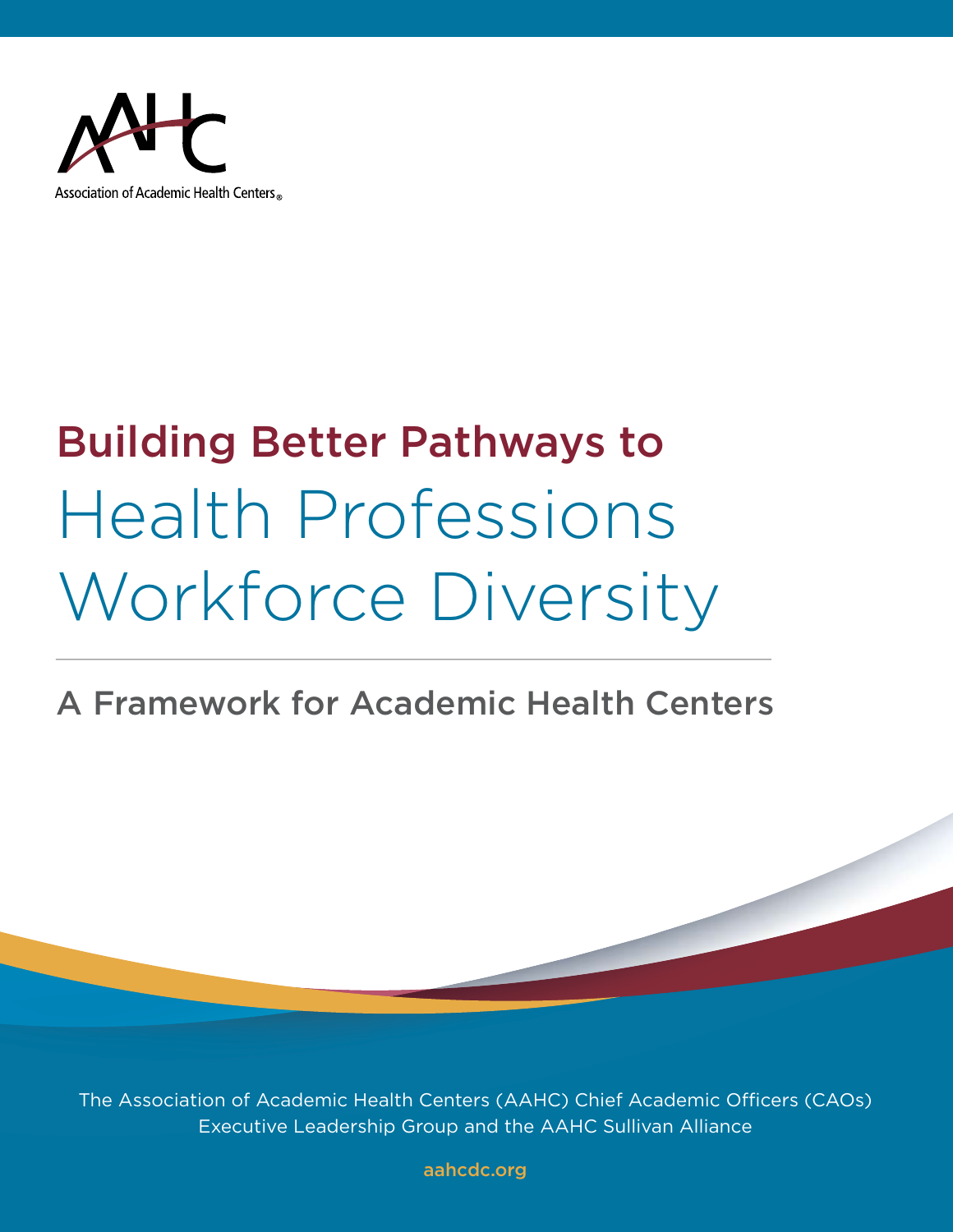# Executive Summary

Pipeline and pathway programs developed at academic health centers provide critical support for aspiring learners from traditionally underserved populations to enter the health professions and careers in the biomedical sciences. The *AAHC Pipelines to Pathways Initiative* seeks to identify and share success factors for such programs. The *Initiative* is led by the Association of Academic Health Centers (AAHC) Chief Academic Officers (CAOs) executive leadership group in partnership with the AAHC Sullivan Alliance.

This report, *Building Better Pathways to Health Professions Workforce Diversity: A Framework for Academic Health Centers*, was undertaken by AAHC as part of the AAHC Pipelines to Pathways Initiative.

A core goal of the *AAHC Pipelines to Pathways Initiative* is to provide a framework to expand access to the breadth of health professions careers for learners from diverse backgrounds. While individual health professions colleges can offer pre-applicants various avenues to learn about health professions career opportunities, these discipline-focused colleges that are within an academic health center have the potential for more significant engagement and results. Academic health centers can devise seamless opportunities to engage aspiring learners in ways that accomplish two critical aims.

First, academic health centers can develop strategies that coordinate their colleges to function collaboratively and engage aspiring learners in productive, interactive exposure to foundational knowledge-building experiences that are shared across the health professions. These strategies can include mentoring opportunities and informative conversations and resources for the learner, learner family members, and academic advisors along the K-12 or K-14 continua. For learners, the benefit of such experiences is visualization and exploration of multiple *pathways* that variously converge into a specific health sciences career opportunity.

Second, early outreach in the K-12 curriculum can be crucial for mentoring aspiring learners who are underrepresented in the health professions and who may be socioeconomically less able to risk either the cost or delayed time to degree completion. The college sponsor has invested faculty and staff time in aspiring learners and their supporters and has expended resources to develop what has gone into the aspirant's toolkit and preparation for entry. For an individual college, the success or failure of a *pipeline* program may be the resultant identification of the aspiring learner as a subsequent applicant admitted to the entering class of that discipline. It is difficult for college-based project or program leaders to justify the expense without identified measures of success and quantifiable outcomes that support the college mission. For colleges based within academic health centers, a pathways approach to engaging aspiring learners can create a seamless yet multi-faceted curriculum for aspiring learners, enabling more variety of offerings or more frequency of offerings at times and locations (or through modalities) that are easier to deliver and easier for learners to access as individuals or within a planned cohort.

With the belief that academic health centers are well positioned to leverage a *pathways* approach to underrepresented minority (URM) recruitment into STEM health careers, a workgroup of the AAHC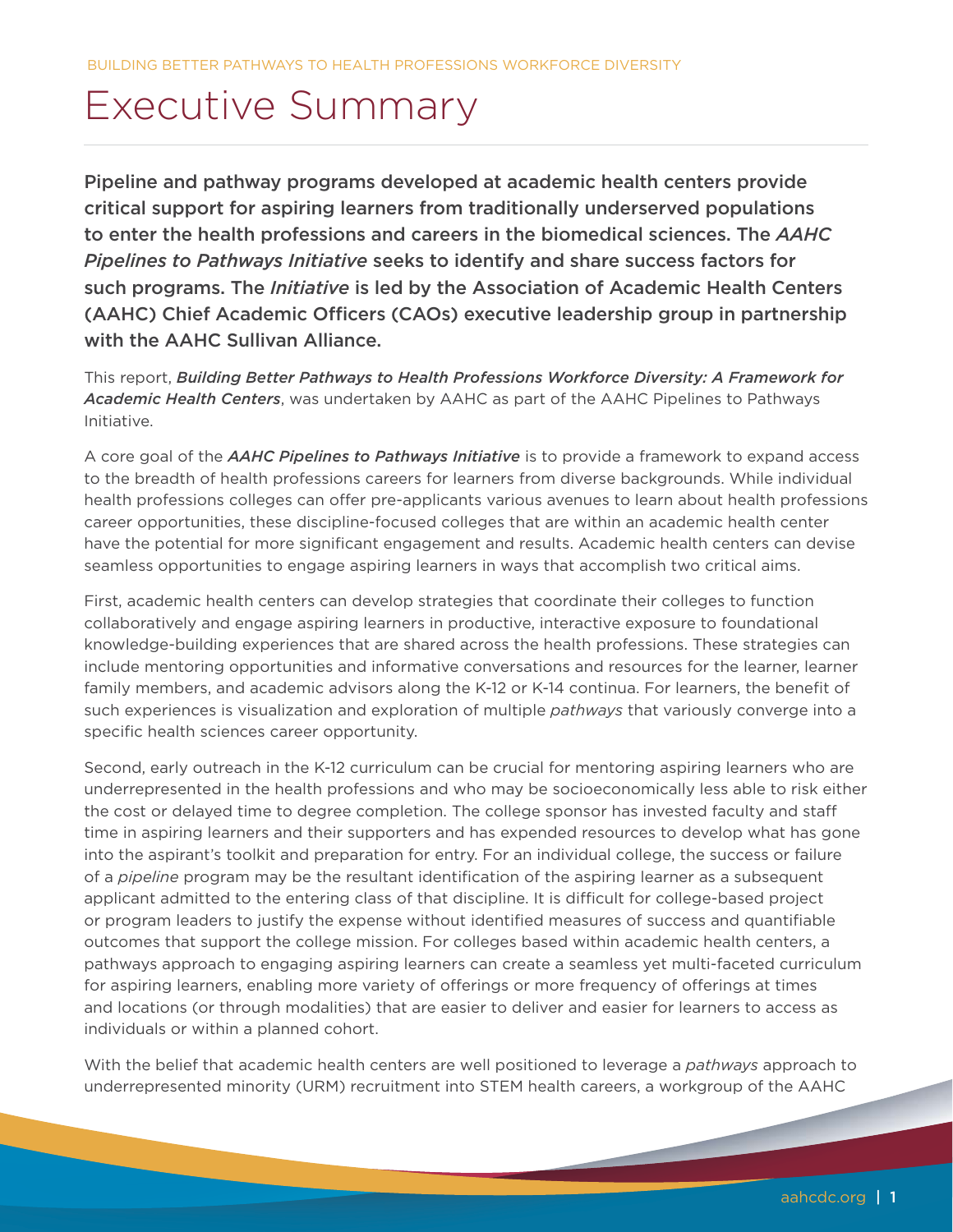CAO executive leadership group commissioned a series of in-depth interviews with AAHC and AAHCI member practitioners who lead and manage pipeline and pathway programs in academic health centers. The goal was to produce a viable framework for creating and sustaining successful pathways into STEM health professions. A more immediate aim of the interviews was to produce experiential data and evidence to inform a pathways model. This report identifies and shares insights from the interviewees about success factors for such programs.

The report presents findings, conclusions, and Key Takeaways based on program details and insights that came out of specific interview questions. Insights the practitioners shared—viewed individually may inform and improve the practices, procedures, and policies that sustain URM STEM recruitment of aspiring learners and prepare them to succeed as applicants and thrive in the education program of their chosen health profession field. In addition, the value added by these insights—viewed collectively—may offer academic health centers, their K-16 school partners, and other communityengaged partners and stakeholders a more cohesive way to invest in STEM recruitment and the success of URM aspiring learners.

The report lays out findings, themes, and suggested actions. The detailed findings are discussed in specific sections:

#### **1.** Pathway Programs: A Significant Component in an Institutional Strategy to Advance Diversity, Equity, and Inclusion

Strategically, in the support of diversity, equity, and inclusion (DEI) goals, there is potential value in integrating pathway programs into overall institutional programming, rather than treating them as discretionary programming by a project or college (not a component of the academic health center's core work).

#### 2. Many Types of Partnerships can Strengthen Pathway Programs

Commitment by institutional leaders to activities that facilitate aspiring URM student entry to STEM health professions can facilitate the development and sustainability of productive partnerships with other public, private, government, or community organizations in pathway programs. These partnered relationships, in turn, can strengthen the institution's capacity to further its mission, especially as it relates to DEI goals.

#### 3. Evolving Administrative Structures for Pathway Programs

As institutions devote more attention and resources to DEI work, there may be value in consolidating the management of separate STEM/URM programs in one office, or under one umbrella function, that includes strong ties to the institution-wide DEI office (if that office is not the host administrative structure).

#### 4. Faculty Members Are Strongly Motivated to Engage in Pathway Programs

It is in an institution's best interest to publicize faculty and college collaboration to provide STEM opportunities generally and STEM/URM opportunities specifically. Such collaborations may contribute to faculty retention and allow them to engage further other internal colleagues and external audiences.

#### 5. Funding: Sources and Institutional Strategy

Identifying a baseline operating budget and an array of funding sources to defragment grantfunded or college-funded pathways/pipeline programs requires budget planning for the efficient deployment of operating monies, discretionary dollars, or donor-generated funding that can address any unique needs of URM aspiring learners interested in STEM/health careers.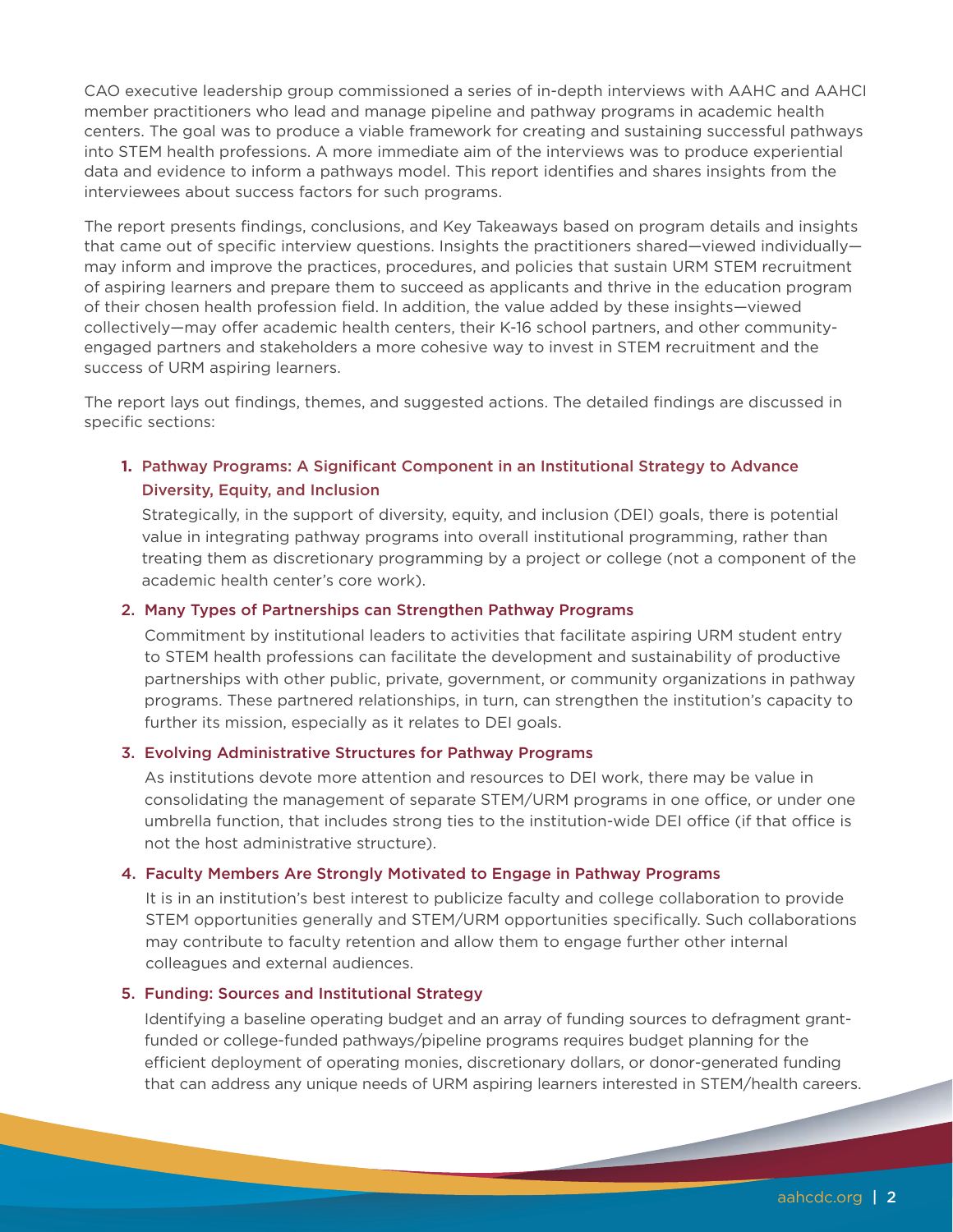#### 6. Engage Parents and Community Leaders in Pathway Programs

Making education more accessible to underrepresented populations requires investment with greater intentionality to ensure that faculty, staff, or leader time is deployed to accomplish systemic outreach that engages parents, K-12/14 student advisors, and community leaders in ways that demonstrate that pathway programs are intentional and durable and not incidental or opportunistic or short-term projects. Intentional projects can still evolve as priorities change, but the communication pathways within the academic health center and the K-12 school systems, and with parents/guardians of aspiring learners, should be structured for participatory on-going engagement.

#### 7. Keeping Learners Engaged in Pathway Programs can Disrupt The "Leaky Pipeline" Challenge

Academic health center leaders can consult with pipeline/pathway program practitioners who have faced the challenge of a "leaky pipeline" and engage their assistance to fully assess the package of supports they provide. Pipeline programs frequently offer aspiring learners enrichment activities, experiences, mentoring, and other support that help mitigate disparities in the resources available (through home, school, or community opportunities) to students from underrepresented backgrounds.

#### 8. Defining and Developing Metrics and Data Collection to Measure the Efficacy of Pathway Programs

Academic health center leaders can assist with the development of a better framework for metrics that includes quantitative and qualitative data. Consistent metrics, relevant to the institutional mission and strategic aims, could make pipeline and pathway program analytics more robust and, ultimately, could inform productive program improvements.

#### 9. Early K-12 Participants

Engaging with aspiring learners at earlier points along the K-12 continuum can help young learners envision a pathway into a health profession (or biomedical sciences). Simultaneously, pipeline/pathway programs may bring health education resources to communities for K-12 learners that also provide accessible and easy to understand information for parents and classroom teachers that can increase health literacy more broadly. Many communities are in need of such information but have no mechanism to acquire it other than through personal healthcare. Increasing health-related knowledge dissemination would enable academic health centers to offer an invaluable public service.

#### 10. Pathway Programs: Catalysts for Curricular and System Structural Reform to Advance DEI

Academic health centers may be able to draw broad lessons from intentional review of pipeline/pathways work to help identify and inculcate principles of diversity, equity, and inclusion. Taking a community practice approach can complement other sectors, e.g., admissions practices; curriculum development; or faculty, staff, and student awards.

Findings from the interviews offer compelling examples and Key Takeaways from the experiences of these practitioners that may further inform how academic health centers can invest in and incorporate a pipeline to pathways transition and gain additional value from lessons-learned that can be applied to desired outcomes within their mission. Insights from the interviews are offered as seeds that may help academic health center leaders to grow and cultivate a cohesive and collaborative framework that supports the entry and success of aspiring URM learners interested in STEM/health careers.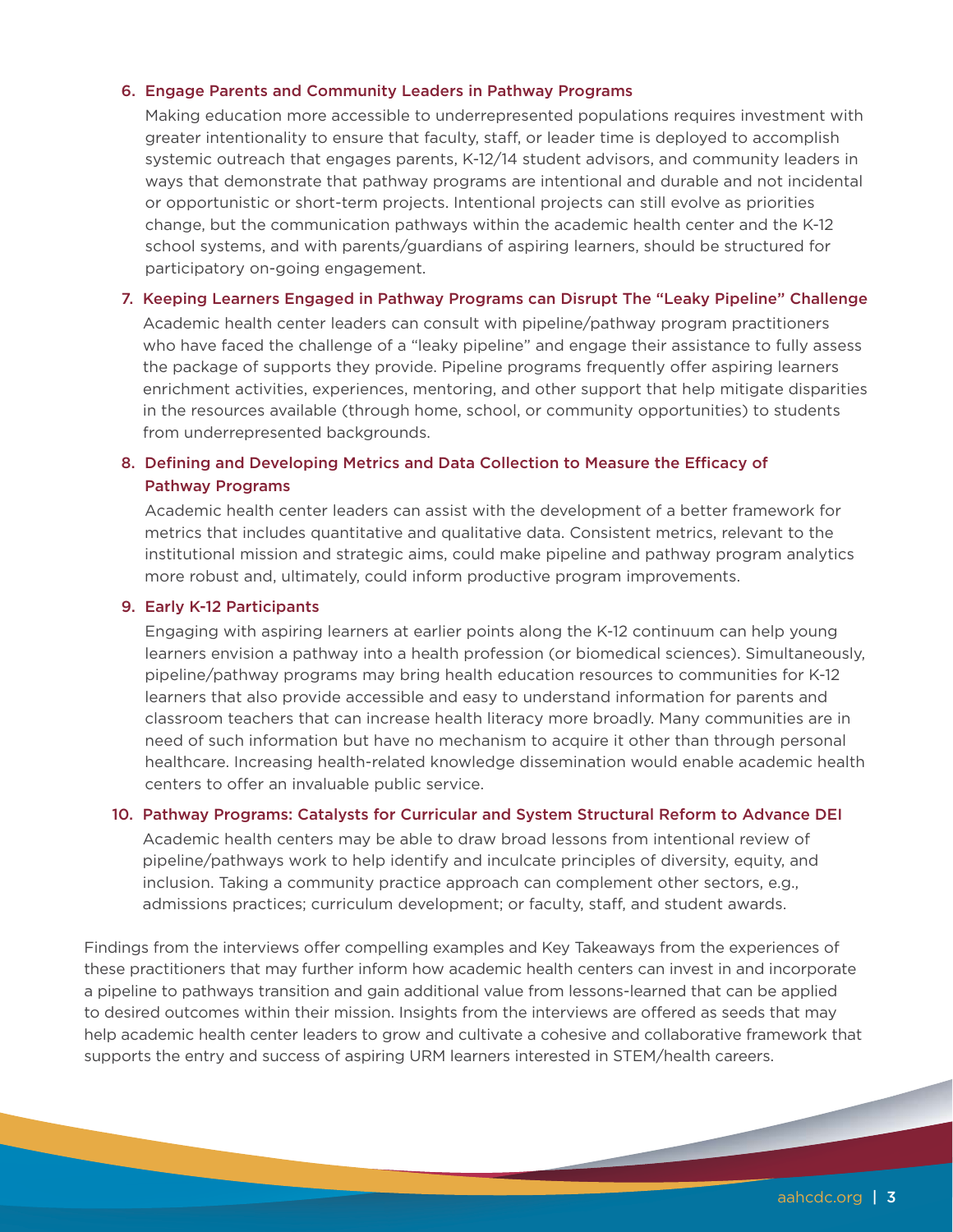The AAHC Chief Academic Officers and AAHC Sullivan Alliance pipelines to pathways working group believes that academic health centers are uniquely positioned to leverage the advantage of a STEM/health careers pathways framework. We propose that such a framework, driven by academic health center collaborative leadership, offers benefits to aspiring learners and their advocates. It also offers tangible benefits to the academic health center faculty, staff, students, and pipeline program leaders at the same or lower institutional financial cost and lower psychological cost than current discretionary or single discipline pipeline initiatives, which can struggle to achieve sustainability and meaningful quantitative outcomes tied to institutional mission-specific metrics.

If you find these ideas worthy of further exploration, we encourage you to share your discoveries or questions. For more information, contact AAHC at: [programs@aahcdc.org](mailto:programs%40aahcdc.org?subject=Programs).

#### **ACKNOWLEDGEMENTS**

The Association of Academic Health Centers would like to thank the following individuals who contributed their time and expertise to this report:

#### **AAHC Pathways Initiative Lead**

• Valerie N. Williams, PhD, *Vice Provost for Academic Affairs and Faculty Development, University of Oklahoma Health Sciences Center (Chair, AAHC Chief Academic Officers Executive Leadership Group)*

#### **AAHC Pathways Initiative Subcommittee Members**

- Ronald Carter, PhD, *Provost, Loma Linda University Health*
- H. Dele Davies, MD, *Senior Vice Chancellor for Academic Affairs, University of Nebraska Medical Center*
- Sonja Harris-Haywood, MD, *Associate Dean, College of Medicine, Clinical Associate Professor of Family and Community Medicine, Northeast Ohio Medical University*

#### **Lead Report Writer and Interviewer**

• Stephen G. Pelletier

#### AAHC Pathways Initiative Staff

- Christine Kahler Smith
- Katherine Robbins
- Lynn Bentley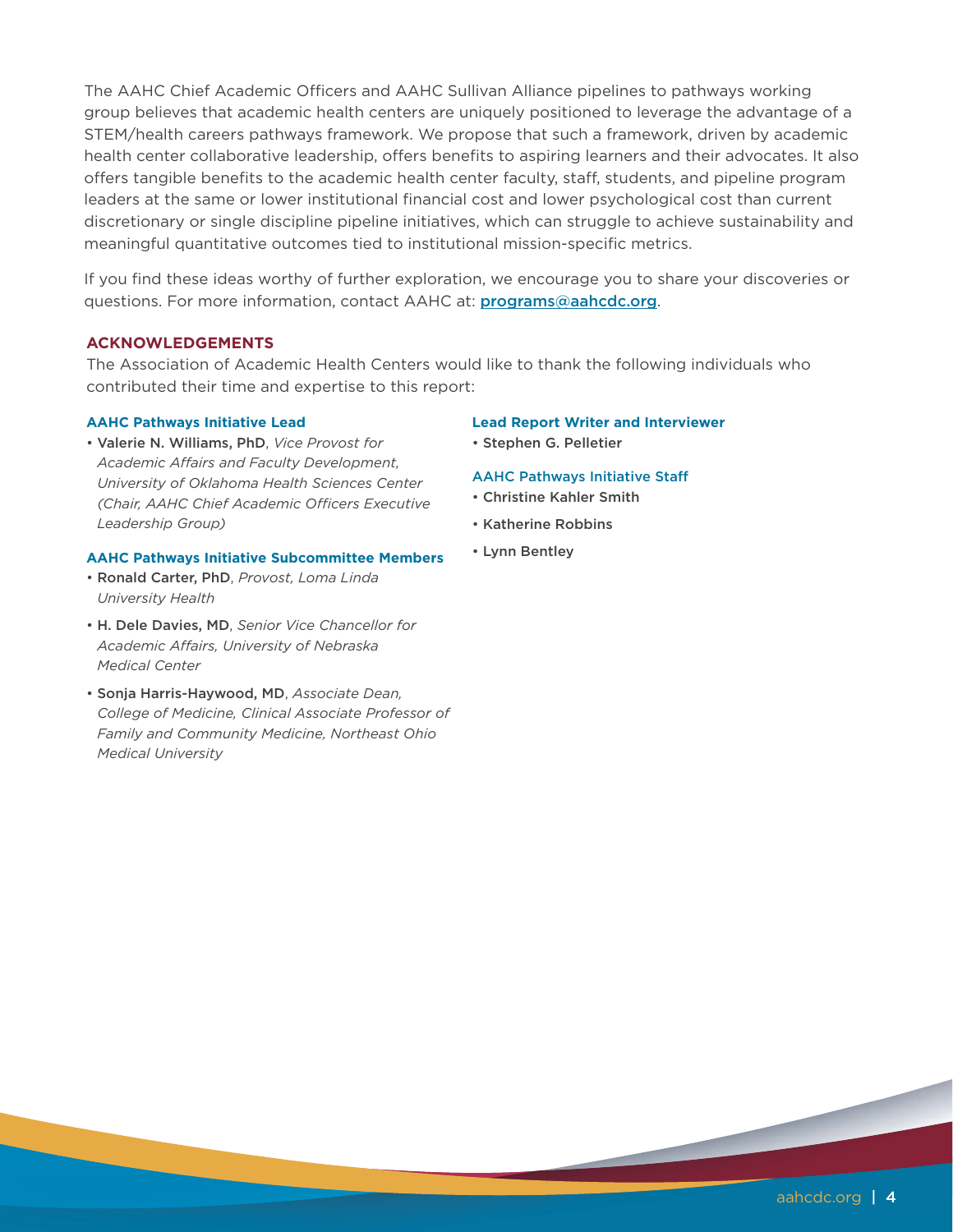Pipeline and pathway programs developed at academic health centers provide critical support for aspiring learners from traditionally underserved populations to enter the health professions and careers in the biomedical sciences. The *AAHC Pipelines to Pathways Initiative* seeks to identify and share success factors for such programs. The *Initiative* is led by the AAHC Chief Academic Officers (CAOs) Executive Leadership Group in partnership with the AAHC Sullivan Alliance.

A core goal of the *AAHC Pipelines to Pathways Initiative* is to provide a framework to expand access to the breadth of health professions careers for learners from diverse backgrounds. While the academic home for each area of the biosciences and healthcare disciplines may consider recruiting into a "pipeline" routed to a specific field, an academic health center, by definition, includes at least two and frequently multiple career pathways.

Academic health centers can devise seamless opportunities to engage aspiring learners in ways that connect them productively to interactive exposure, mentoring opportunities, and experiences that help youth—and their parents and (pre-collegiate) advisors—visualize and explore routes into the health sciences. Toward that end, the *Initiative* conducted a survey of selected academic health centers to reflect on their experiences.

This report summarizes shared perspectives as a framework for creating and sustaining successful pipeline and pathway programs. The aim is to advance the conversation that shapes future initiatives for individual academic health centers to adopt or adapt as they grow and expand the pathways that support diverse learners in the pursuit of education and careers in the health professions and biomedical sciences.

## Initial Case Studies

The *AAHC Pipelines to Pathways Initiative* launched with a series of invited *Case Studies in Academic Health Center Best Practices*. Academic health center CAOs were invited to deconstruct and reflect on experiences developing or engaging with pipeline and pathways initiatives within their university and community. Each case study offers a snapshot that showcases a specific pipeline or pathway program developed at individual academic health centers in the United States. Each case study details a specific challenge, the institution's response, key takeaways, and outcomes. The *AAHC Academic Health Center Best Practices Case Studies: Connecting Pipelines to Pathways for Health Equity* are available [online](https://www.aahcdc.org/Publications-Resources/Series/Connecting-Pipelines-to-Pathways-for-Health-Equity-Case-Studies).

# **Survey Overview: Pathway Leadership Interviews**

Expanding upon the initial case studies, AAHC commissioned a series of in-depth interviews with practitioners who lead and manage pipeline and pathway programs in academic health centers. The aim of the interviews was to discern both success factors and stumbling blocks that affect the work of individual academic health centers in developing, managing, and sustaining pipeline and pathway programs.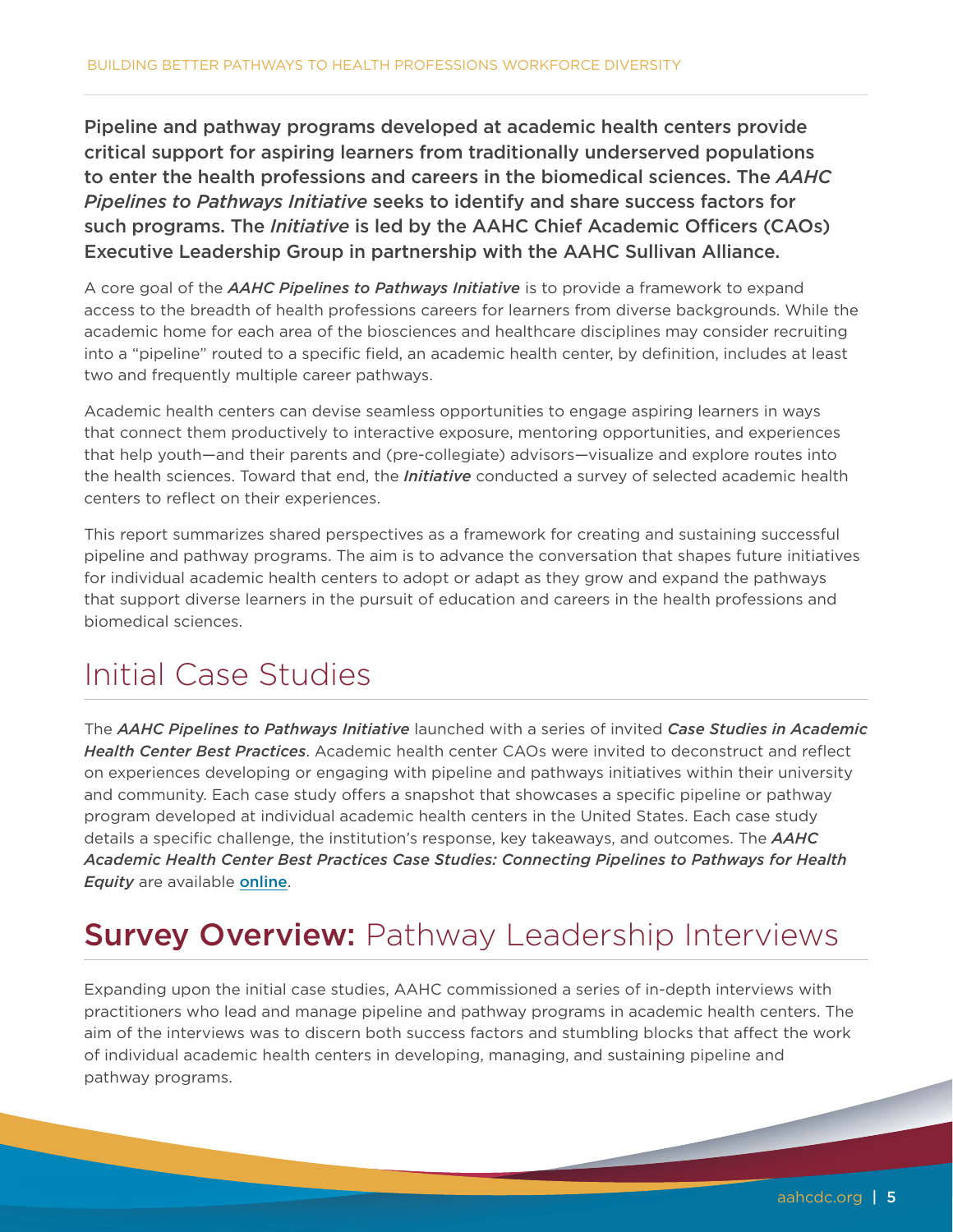Interviewees were asked to describe their programs in detail, including an outline of the learner experience in a given program. Interviewees described how learners are recruited for such programs, and how participation is sustained over time. The interviewees spoke to the engagement in the programs of faculty members, learners' families, and community leaders and organizations. They also described how given programs are funded and administered, and how program success and progress are measured. A set of broad questions at the end of each interview asked program directors to reflect on notable lessons from their work and to frame aspirations for the future of their programs. The interview protocol and interviewee names and institutions can be found in the appendices of this report.

### Pipeline And Pathway Programs: Overview

Broadly speaking, the programs that the interviewees described shared the goal of supporting learners from diverse and traditionally underserved populations who aspire to pursue education that will lead to productive careers in health and science. In addition to this shared aim, each program presented unique characteristics that may offer a robust menu of opportunities to advance a pathways approach at academic health centers where individual discipline-based colleges and programs must tailor what fits a successful pathway from pre-applicant to accepted and matriculated learner. Examples of diversity in program approaches and goals include:

- Keck School of Medicine at the University of Southern California: supports a [cascade of](https://keck.usc.edu/diversity-and-inclusion/pipeline-programs)  [programs](https://keck.usc.edu/diversity-and-inclusion/pipeline-programs) that serve students from elementary grades through medical school to help recruit, retain, and increase the number of underrepresented students and to encourage students from underrepresented populations to pursue careers in health and science .
- Vanderbilt University: supports the Vanderbilt Undergraduate Clinical Research Internship [Program](https://www.vumc.org/diversity/undergraduate-clinical-research-internship-program), which gives college students interested in a career in medicine the opportunity to engage in both research and clinical patient care at an academic health center. The multiyear program provides opportunities for students to conduct research under a mentor at Vanderbilt and engage in observational experiences during medical school. Support also includes resources to help learners take the MCAT and apply to medical school.
- Howard University: provides pipeline programs that include the [Center of Excellence](https://pharmacy.howard.edu/centers-grant-programs/center-excellence), based in the College of Pharmacy, which is designed to strengthen the national capacity to train underrepresented minority students in various health profession fields. Activities include outreach to local schools and community colleges and summer enrichment programs for high school and undergraduate students seeking additional exposure to health professions programs.
- The Florida Alliance for Health Professions Diversity Scholars Program: supports an eightweek intensive research program that provides research opportunities in health equity for young students from underrepresented and underserved populations.
- The University of Nebraska Medical Center (UNMC): offers several programs that help students get a jump-start on a career in healthcare. For example, the Rural Health Opportunities Program (RHOP) helps recruit, educate, and graduate Nebraskans who are committed to returning to the state's rural areas to practice healthcare. A free summer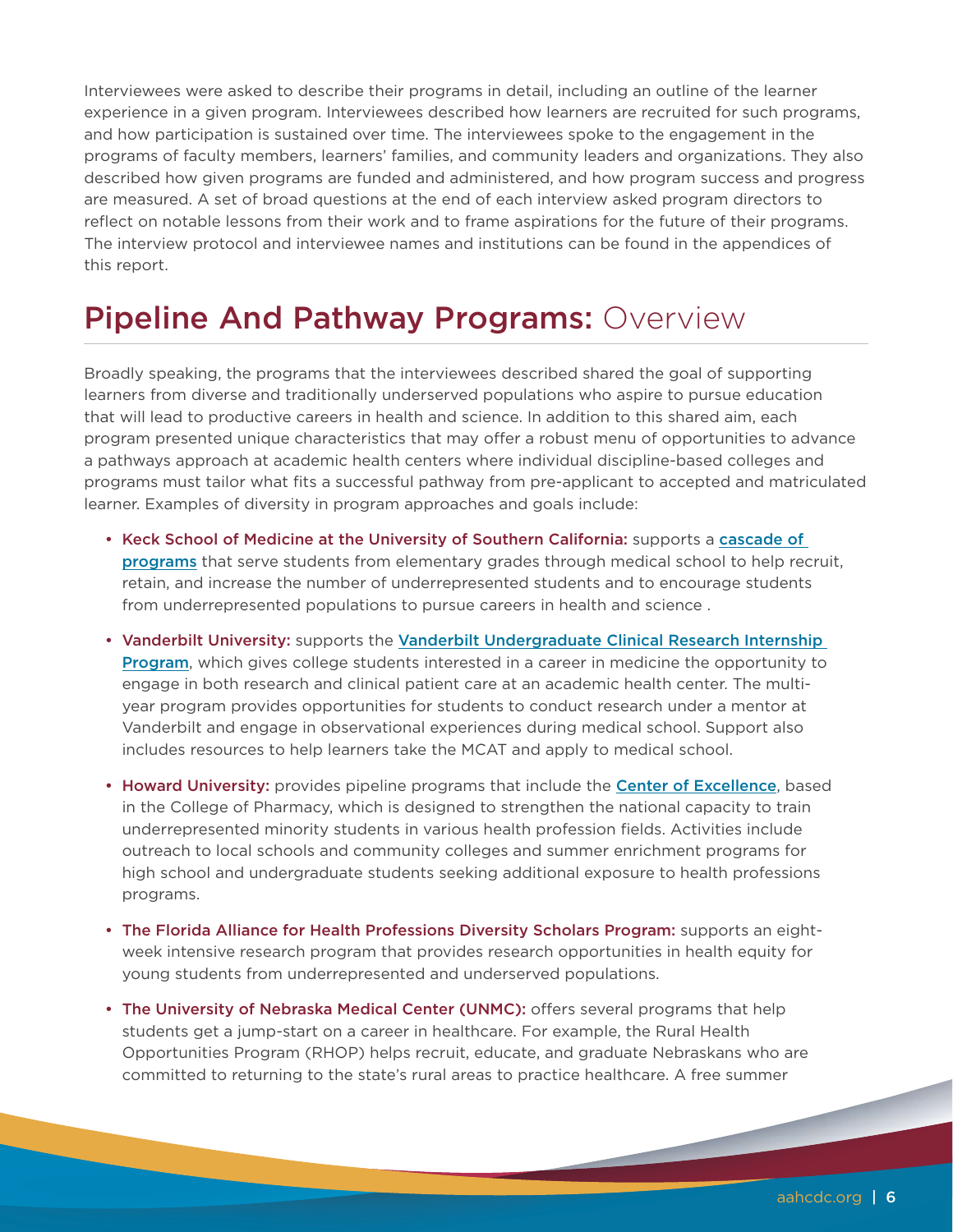enrichment program helps strengthen the academic proficiency and career development of students, including from groups underrepresented in the health professions, and prepare them for success in health profession schools. The UNMC High School Alliance gives high school juniors and seniors an opportunity to take college-level courses in preparation for careers in healthcare.

- The Northern Ontario School of Medicine (NOSM): focuses on diversity, inclusion, and advocacy for health equity, and seeks to educate healthcare professionals to practice in Indigenous, Francophone, rural, remote, and underserved communities. Toward that goal, the pathway program **[CampMed](https://www.nosm.ca/our-community/community-engagement/youth-engagement/campmed/)** brings teenagers to NOSM's campuses (virtually during the COVID-19 pandemic) to learn more about careers in the health sciences. The camp has inspired a number of youths to matriculate at NOSM.
- Eastern Virginia Medical School: supports a pipeline program called the Health Sciences [Academy](https://www.facebook.com/EVMSedu/videos/evms-health-sciences-academy/720591101725948/) that offers high-school students from underrepresented populations an introduction to careers in the medical field.
- Lake Forest College and Rosalind Franklin University of Medicine and Science: partner in the [Health Professions Program](https://www.lakeforest.edu/academics/majors-and-minors/health-professions-program), which includes a core of health-related courses and opportunities for exploration as well as joint degree programs.
- The University of British Columbia Faculty of Medicine: assists learners who self-identify as First Nations, Métis, and Inuit with student support that includes Medicine Cousins, a mentorship program that pairs Indigenous medical students at various levels with Indigenous learners at an earlier stage in their medical education.

## Insights And Findings

The interviewees described innovative programs and the unique factors and interests that the sponsoring academic health center was able to identify and address in service to the community of pre-professional learners, faculty, staff, and community stakeholders. These factors and interests not only led to a program's creation, they also enabled shared progress, meaningful results, and sustained operations. In addition to successes, the interviews also provided insight into areas where program administrators shared observations across the interviews about both room for improvement and opportunities for future growth. Most revealing from the interviews were lessons learned and a number of common themes about practices that contribute to the ongoing success of pipeline and pathway programs.

The insights the practitioners shared—viewed individually—may inform and improve the practices, procedures, and policies that enable pipeline/pathway programs to be sustained, and to potentially thrive at individual academic health centers. In addition, the value added by these insights—viewed collectively—may offer academic health centers and their community partners and stakeholders something more. These interviews demonstrate that there is a broader palette of opportunities to engage college, university, business, government, and other community partners. From these engagements arise greater possibilities to ensure that diverse and talented learners have pathways into the science, technology, and healthcare professions, and have the mentors to guide them toward exciting and rewarding careers.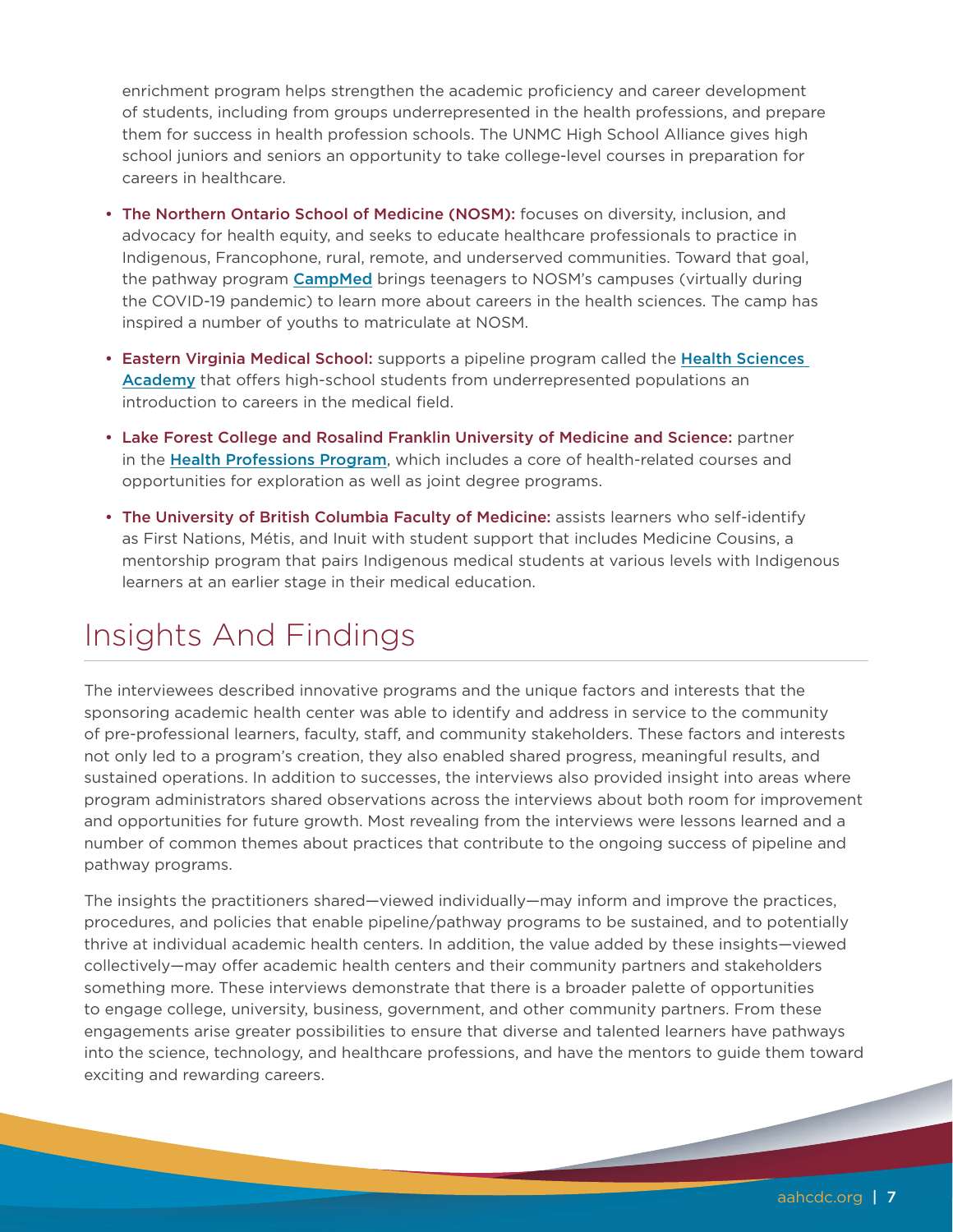#### **Pathway Programs:** A Significant Component in an Institutional Strategy to Advance Diversity, Equity, and Inclusion

One insight arising consistently from the interviews is that academic health centers and their leaders increasingly view and value pathway programs as a key strategy in their work to diversify student populations and to help ensure more equitable access to education in medicine and the health professions for learners from traditionally underserved groups. Pathway programs have particularly risen in visibility at institutions in the wake of growing equity movements and related initiatives. Universities and academic health centers strive to do more in the areas of diversity, equity, and inclusion (DEI) and view pathway programs as an effective means to achieve those goals.

One interviewee framed this new recognition for pathway programs in this way:

**"** *Over the last year and a half, this type of work has received a great deal of attention because of what is happening across the country. Early on, that focus may not have been there—say in 2011, when we first started. But I would certainly say that for sure now, and within the last few years [that has changed significantly].* **"**

One practical result of this new visibility and appreciation for pathway programs, that interviewee noted, is that "sunsetting any of these programs is not a concern of mine, because we all know that they're so desperately needed."

Having community liaisons and/or embedded partners who are academic health center affiliates living in the community is crucial. An interviewee suggested that institutional partners, such as corporations, local government entities, and community groups, show increased appreciation for pathway programs as a means to meet their goals of supporting learners from underserved backgrounds.

**"** *We are leading a network of community partners that includes businesses and different governmental organizations. It's through the broader network that we're getting buy-in for how we can create opportunities for the students who are coming from underserved backgrounds. We need to create diversity, and we need to create equity in the educational system. We're realizing that we want our matriculants to look like the youth that are coming from our community.* **"**

#### **Opportunities To Enhance Programs And Practices**

The increased recognition of pathway programs as effective, practical strategies to implement institutional goals for DEI may present new opportunities for administrators to be more intentional in the development, management, and support of such initiatives. Strategically, in the support of DEI goals, there might be value in inculcating pathway programs more directly into overall institutional programming rather than treating them as additional programming outside an academic health center's core work.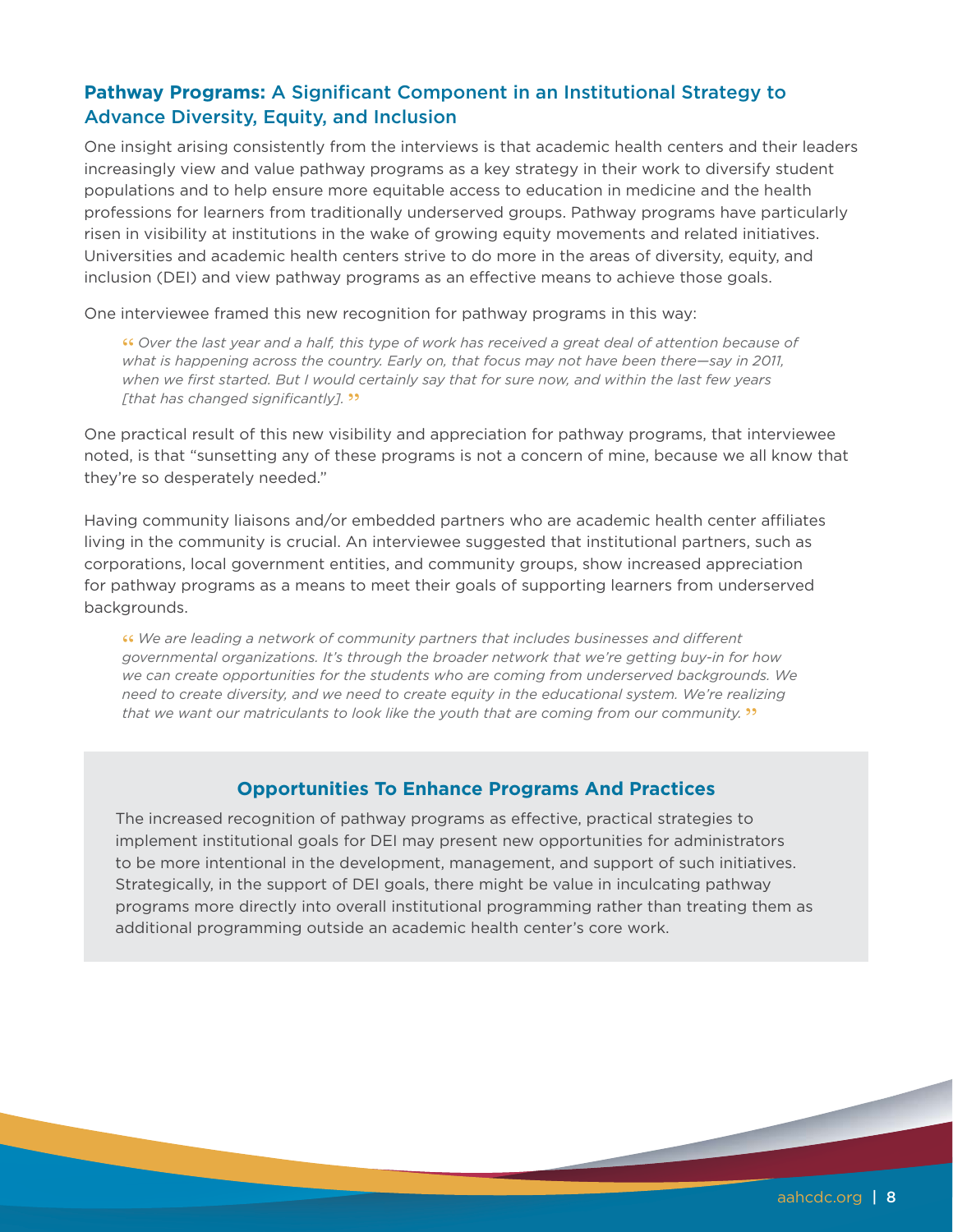#### **Key Takeaways**

- Assess how well the academic health center integrates its pathway programs as an integral component of its overall diversity, equity, and inclusion goals and strategies.
	- > If necessary, make organizational and operational changes to better align pathways work with DEI goals.
- Create structures that enable piecemeal and ad hoc pathway programs within the academic health center to benefit from better integration and coordination across programs.
- Create structures that enable pathway programs in the academic health center to connect and interrelate with DEI work across the institution writ large.
- Be intentional about communicating leadership's commitment to pathway programs in the context of the academic health center's DEI goals.
	- > Demonstrate leadership commitment with funding, appropriate staffing, and related resources.

#### Many Types of Partnerships Can Strengthen Pathway Programs

Pathway program leaders recognized that partners are essential in advancing the efficacy and effectiveness of pathway programs. However, the type of partner with whom pathway programs engage can differ significantly from program to program, and from institution to institution.

Some institutions formed partnerships with other colleges and universities through articulation agreements. Howard University's partnerships with local community colleges were one channel through which Howard attracts students into the pipeline for careers in the health professions. The Vanderbilt University Undergraduate Clinical Research Internship Program accepted participants from minority-serving institutions, including Spelman College and Fisk University, with which Vanderbilt had formal agreements. Eastern Virginia Medical School also had articulation agreements with local colleges and universities, including historically black institutions.

Forming and sustaining relationships with K-12 schools are often also critical components of pathways partnerships. Howard University, for example, created linkages with middle schools and several high schools in the Washington, DC area that create a pipeline to help guide young students to Howard's professional programs in the health sciences. To be successful, such partnerships can require a considerable investment of time and resources. Program leadership at Howard described the extent of their work to sustain relationships with partners:

**"** *One of the things that we did with the middle schools and high schools was to have each school identify a liaison. We had regular meetings with the liaisons as well as with the leadership of the* [pathway] program on the Howard campus. We also did site visits where we went to visit with them *to get a sense of what experience the students were having and to answer any questions, whether it was from teachers or administrators or even parents, about the different activities. We also provided either directly to the school or to the liaison a small stipend to help them purchase supplies or otherwise help in the conduct of the various programs. Some institutions allowed the liaison to receive that as an additional stipend for their participation.* **"**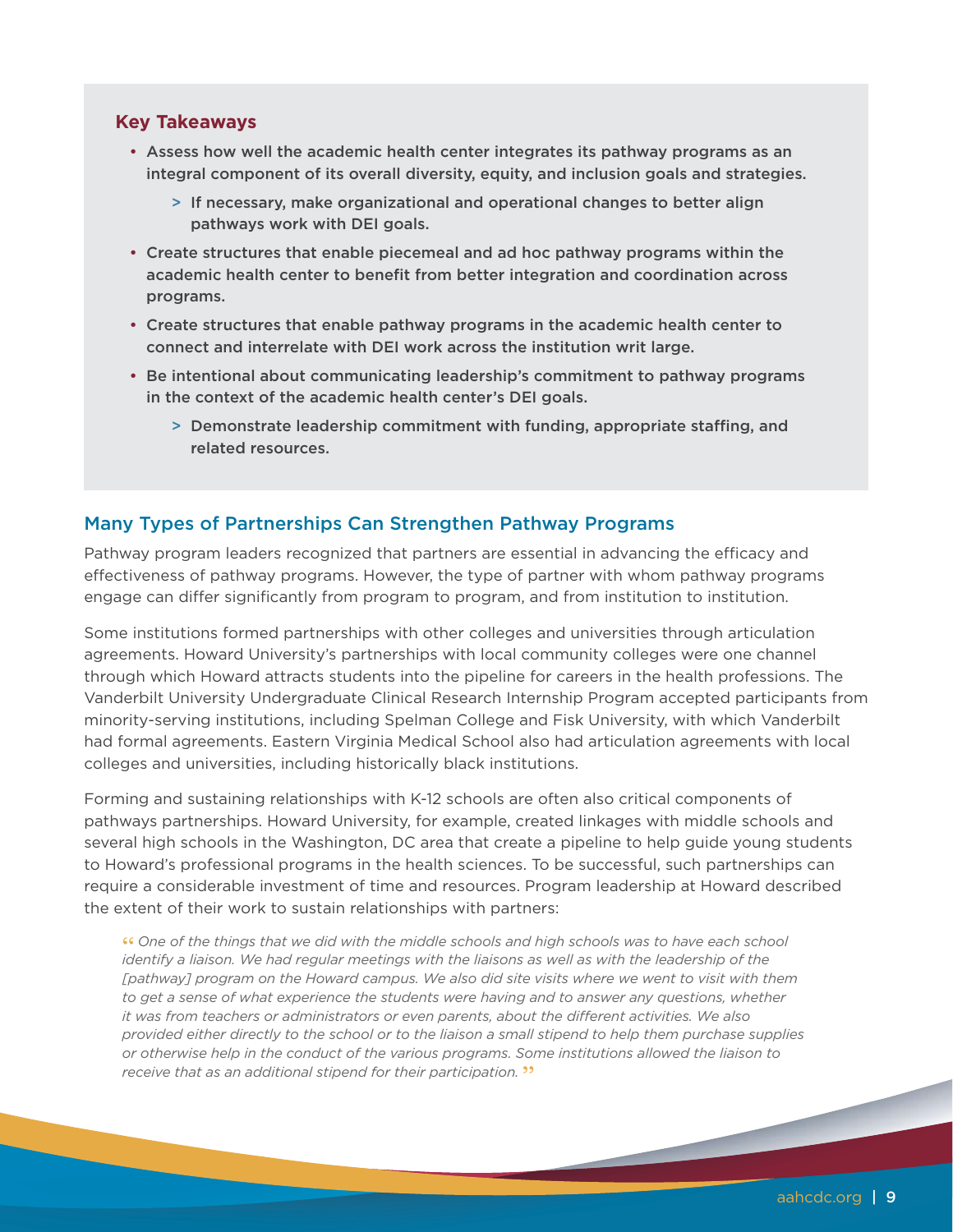Businesses can also be critical partners in pathway programs. As one example, Horizon Therapeutics provided \$500,000 in scholarships at Lake Forest College to help economically disadvantaged students and students of color pursue their education in the college's joint Health Professions Program with Rosalind Franklin University of Medicine and Science.

The Lake Forest/Rosalind Franklin joint program is an example of an effective partnership that supports a distinctive undergraduate/graduate level pathway program. As described below by an interviewee, each institution benefited in unique ways, as did the local workforce:

**"** *Rosalind Franklin is uniquely graduate health professions. Lake Forest College is uniquely undergraduate with a strong foundation in liberal arts. Rosalind Franklin needed to be able to influence students well in advance of admitting them into our graduate level programs. Lake Forest College needed a way to attract students and prepare them for health profession careers that are largely at the graduate level. What we're discovering is that with rapidly evolving changes in healthcare, more and more of the skills that our health professionals need to navigate this new healthcare landscape and also to lead are grounded in strong liberal arts foundations. Skills such as persuasive communication; flexibility and innovative thinking; team practice; situational leadership; situational thinking; and awareness of all the intersections between policy, lifestyle, and social support structures and how those intersect with health and well-being. This partnership that we created is a win for our universities. It's a win for our students. It's a win for the future health profession workforce and the communities that we serve.* **"**

Pathway programs can also benefit from partnerships with community agencies and offices. The James H. Quillen College of Medicine at East Tennessee State University, for example, worked with community leaders on ways to help train and retain more physicians as part of broader workforce development initiatives. Local governments provided funding to the university for initiatives in the college of medicine. The college of medicine's aim was to grow and develop those partnerships and evolve them in ways that create a dedicated infrastructure and funding source to help the school serve its communities.

#### **Opportunities To Enhance Programs And Practices**

While many institutions have established productive partnerships in support of their pathway programs, there may be opportunities, even abundant opportunities, to expand such relationships. Especially in light of heightened interest across society in seeking better ways to ensure diversity, equity, and inclusion, existing partners may be motivated to expand existing partnerships; and potential partners may be more open to establishing wholly new relationships with institutions. Commitment to such activities on the part of institutional leadership can help pathway programs find and sustain more productive partnerships relationships that, in turn, can strengthen the institution and help it work to pursue its mission, especially as it relates to DEI goals.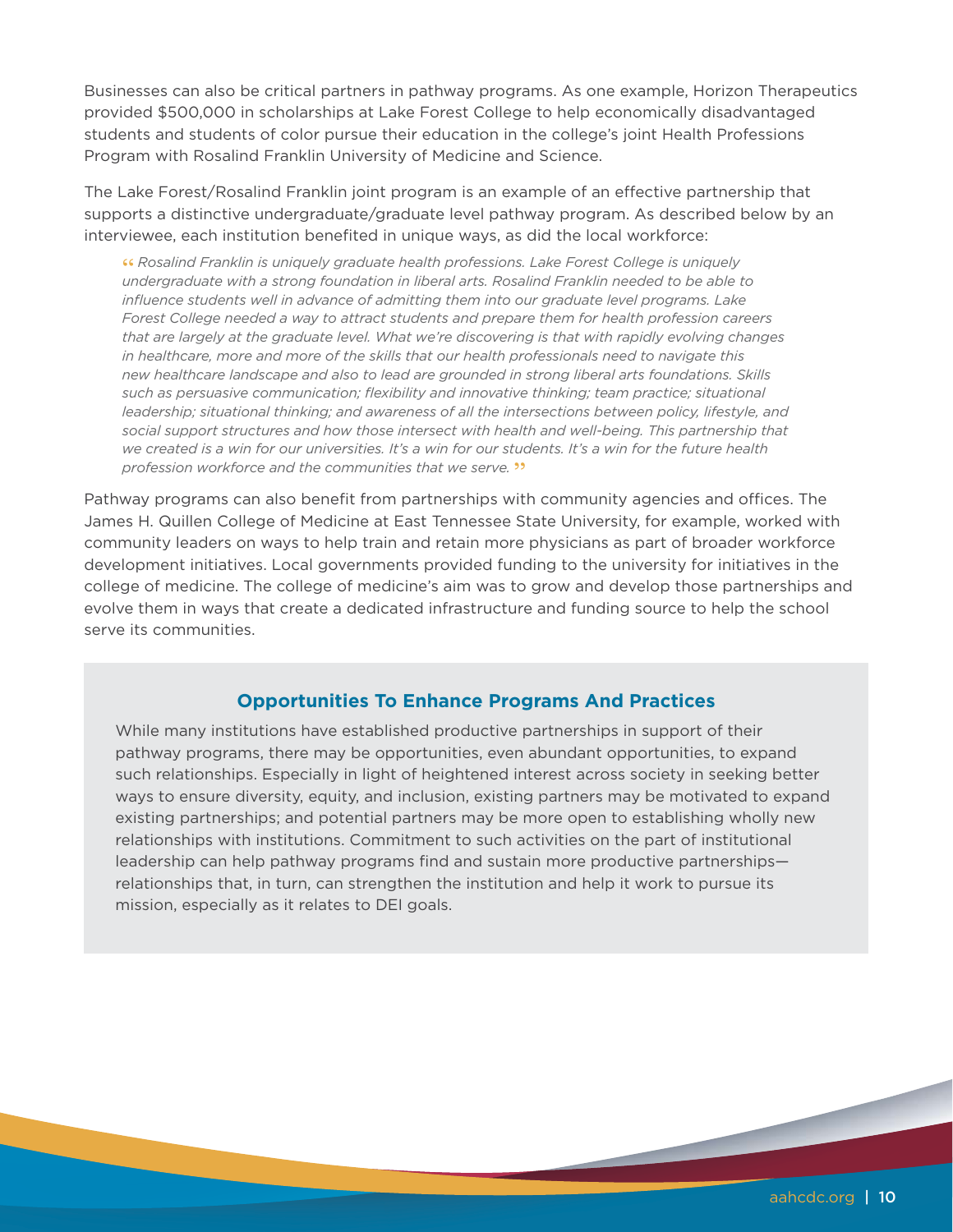#### **Key Takeaways**

- Explore how your institution's pathway programs might create opportunities for new or expanded partnerships:
	- > With corporations and businesses interested in advancing diversity
	- > With local government agencies
	- > With local and national NGOs
	- > With undergraduate institutions
	- > With local K-12 schools

#### Evolving Administrative Structures for Pathway Programs

Institutions manage their pathway programs in a variety of ways. A typical, perhaps traditional, structure is to appoint a staff member in the school of medicine or another school in the health professions to be the director of such programs. Often, these directors were the individuals who initiated and developed a given pathway program. This model is common:

**"** *The programs that we have had have been managed typically out of a health professional college. We do not have a centralized office to oversee and to implement these pipeline programs. In the case of pharmacy, the College of Pharmacy managed the two programs that were implemented in pharmacy. I actually served as the program director. I was a faculty member in pharmacy, and when I transitioned in terms of my administrative responsibilities [to provost and chief academic officer], another faculty member was assigned the responsibility of overseeing the program in conjunction with the dean. Another program, although it is open and available to students from all of the health professional programs, is managed administratively by the Office of the Dean in the College of Dentistry.* **"**

Another common model, in the sample of interviewees, at academic health centers is that of maintaining a separate office—specific to pathways management or more broadly devoted to support institutional goals for diversity and equity—to manage and administer pathway programs. Such offices had multiple staff members reporting to a director or vice president.

We also found examples of institutions that had multiple pipeline/pathway programs where administration for the different programs was not centralized or interconnected with mutually aligned goals, but was based in different offices within the academic health center and functioned independently of one another.

There are signs that another model is emerging, in which pathways work is more closely aligned with newly established institution-wide offices and leadership positions that focus exclusively on the institution's DEI goals. Several of the institutions interviewed for this report said they were working to evolve new working relationships for a management approach that merged responsibility for pipeline/ pathway programs administration from a base in an office within the school of medicine or other professional school to, at a minimum, shared responsibility with a relatively new institution-wide DEI office.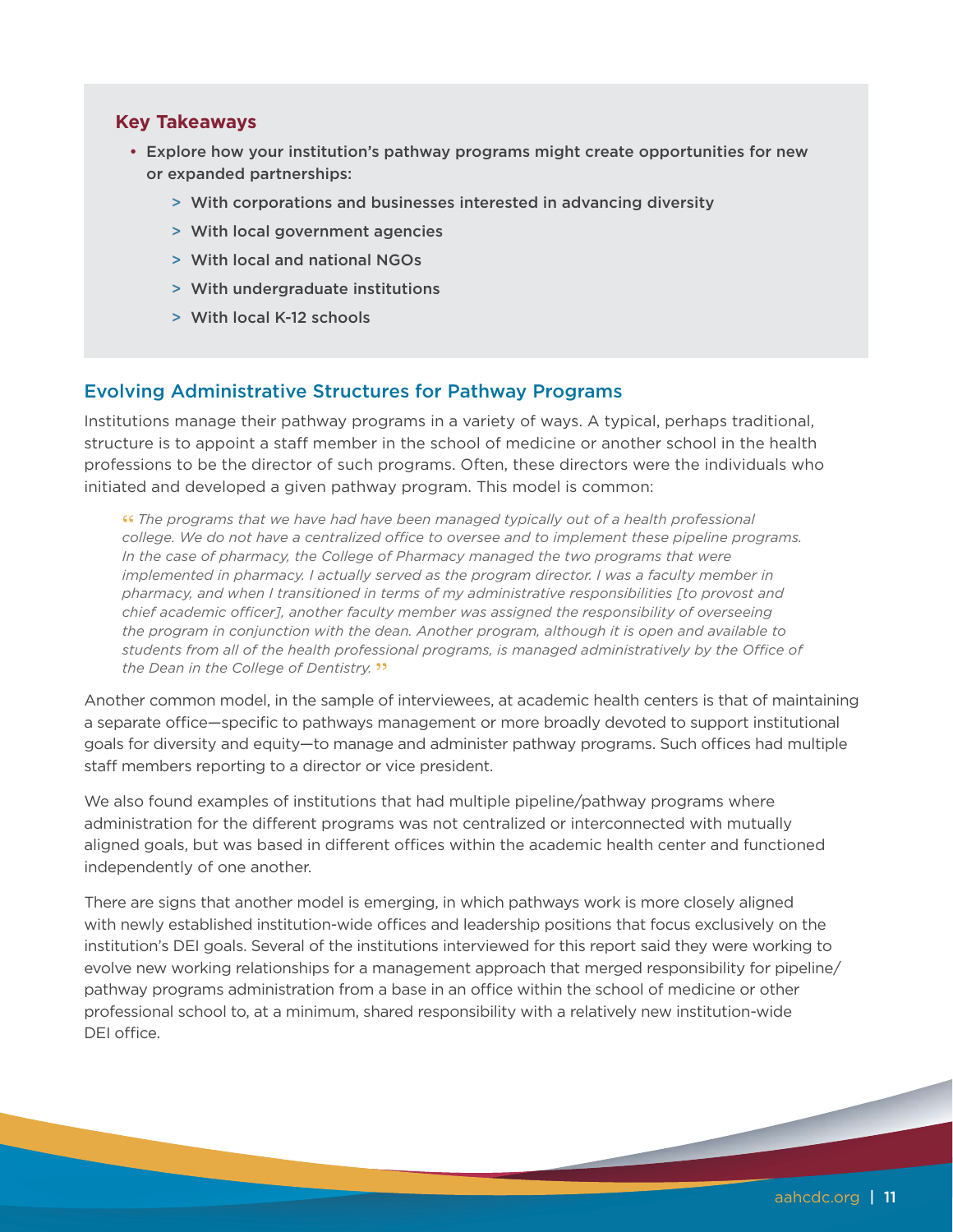#### **Opportunities To Enhance Programs And Practices**

As institutions devote more attention and resources to DEI work, there may be value in consolidating the management of separate pipeline/pathway programs in one office, including in an institution-wide DEI office. Such consolidation could result in new cost efficiencies while also providing better support for DEI activities across the academic health center in ways that simultaneously create deeper value for each college, using pathways versus pipelines approaches to these programs.

#### **Key Takeaways**

- Assess how well existing administrative structures support pipeline/pathway programs that may currently be distributed across the academic health center.
	- > Make changes as needed to consolidate program administration within the academic health center and better align pipeline/pathways programs with institution diversity goals.
	- > Ensure optimal channels for pathways-related communication (e.g., within and across the academic health center, with enrolled learners and potential students, with community mentors, with local schools and other partners, etc.)
- Assess whether current practices for managing pathway programs in the academic health center could be better aligned with centralized DEI work at the institutional level, including better coordination with institutional DEI offices and administrators.
	- > Take steps to ensure that pathway program administration within the health professions schools coordinate their work with institutional DEI offices and administrators.
- Assess how well pathway programs are coordinated across all health professions schools
	- > Assess how the academic health center could benefit by expanding from pipeline focused work to pathways work beyond the medical school (i.e., in other professional schools).

#### Faculty Members Are Strongly Motivated to Engage in Pathway Programs

Given that faculty in academic health centers are notoriously pressed for time, it might follow intuitively that pathway programs find it difficult to engage faculty members in their work. On the contrary, we found that, in general, pathway programs had little trouble recruiting and retaining faculty participation.

Interviewees overall reported strong ongoing interest on the part of faculty in volunteering to participate in pathway programs. Interviewees suggested that many faculty members were genuinely and deeply interested in advancing diversity and inclusion in their institutions and in supporting efforts that help learners from underrepresented populations to pursue and succeed in education in the health professions. At some institutions, interest was so strong that there was the equivalent of a waiting list for faculty who wished to engage in helping pathway programs. Some faculty found the programs to be important enough that they contributed financially to the programs.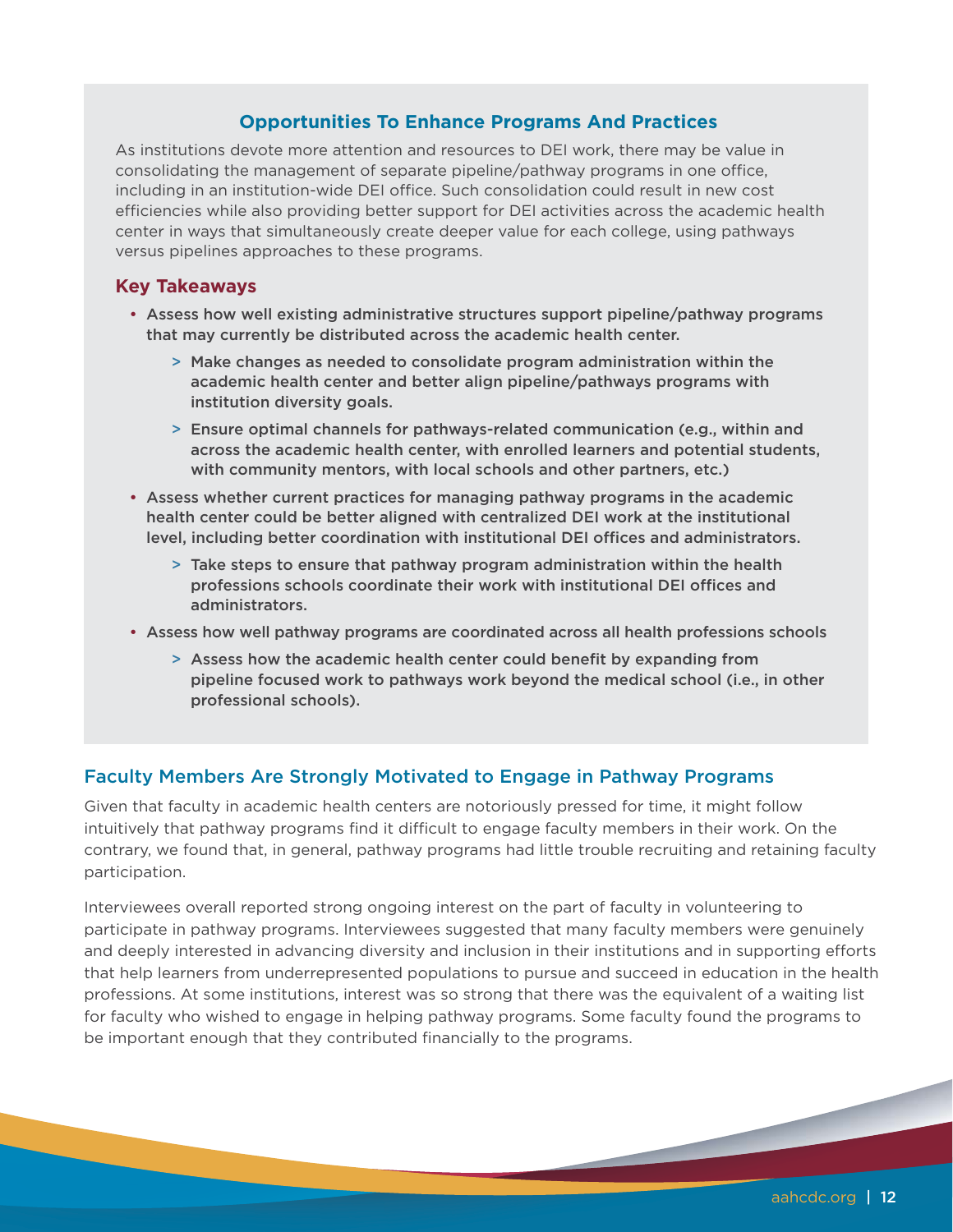#### One interviewee characterized her experience with faculty involvement:

**"** *[Pathway] programs are so popular [with faculty] that we're at the point now that we don't actually have to encourage them to participate. We've got to figure out funding to get more students because we don't have enough students for [every faculty member] who's interested. And I think that speaks to just the success of the program as well as the faculty really being interested.* **"**

#### Another interviewee offered this perspective:

**"** *We've done a good job and have the support of faculty who are, I think, very passionate and are leaders and champions for this effort, and that seems to be growing. I think it's almost contagious when one person is so passionate about this that it just generates a great deal of interest on the part of other faculty.* **"**

#### Similar observations came from a third interviewee:

**"** *It has not been a hard sell to get faculty members to engage in the program, whether those be faculty members who self-identify with the communities in which we're working, or those that are allies…to the program. The reason they like to participate in our programs is because they're working directly with students who represent the communities in which they're from. They see the role of mentorship as important.* **"**

That interviewee cited one potential impediment to faculty involvement, saying that "faculty members from equity-deserving groups are often called upon to provide support in a number of areas." Serving as a volunteer for these initiatives, when central institutional support is lacking or when such service is not highly regarded for promotion, tenure, or other professional recognition, can contribute to what underrepresented minority (URM) faculty have dubbed as the "minority-tax." By comparison, when such contributions are recognized as furthering the recruitment, community outreach, and engagement, or institutional service mission, both the URM faculty members and the sponsoring university may experience a value-added return on invested time. For contemporary academic health centers and their colleges, the ROI and value-added metrics are potentially significant.

#### **Opportunities To Enhance Programs And Practices**

Pathway programs seem to be one place where faculty and administrators routinely work together successfully and productively. It is in an institution's best interest to publicize such collaborations broadly to both internal and external audiences. Lessons drawn from faculty work in pathway programs can inform model strategies for successful institution/faculty collaboration in other areas.

#### **Key Takeaways**

- Assess the extent and depth of faculty commitment to pathway programs at your institution:
	- > What broader lessons for institutional operations can be drawn from that engagement?
	- > Consider whether faculty interest in and support for pathway programs can be a model for faculty participation in other academic health center initiatives.
- Consider incentivizing and recognizing faculty for their participation in pathway programs as part of the academic health center's strategy for meeting its diversity goals.
- Publicize faculty engagement in pathway programs as a practical manifestation of the academic health center's commitment to public service and community outreach.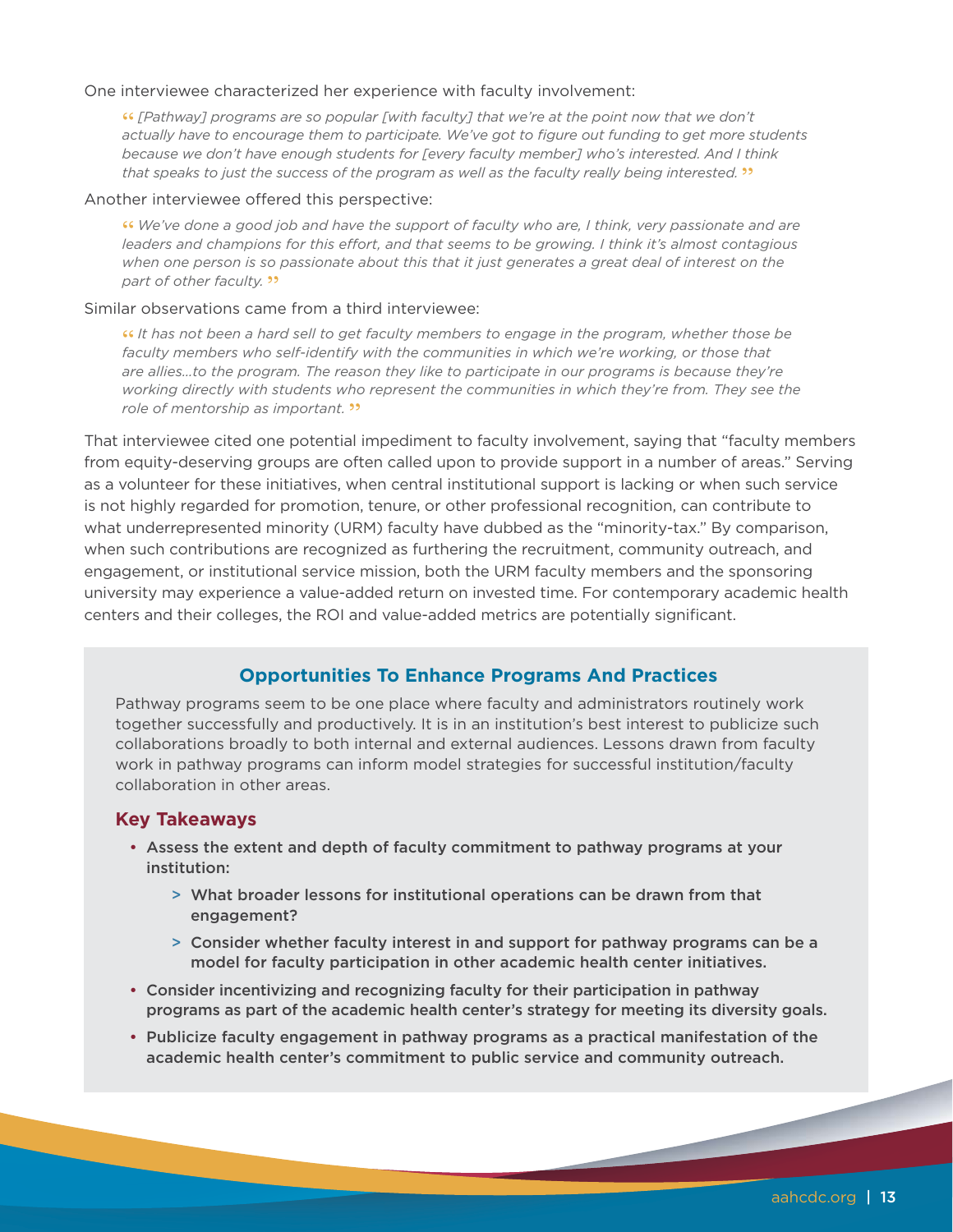#### **Funding:** Sources and Institutional Strategy

Funding for pathway programs typically comes from a mix of sources, including the sponsoring institution and philanthropic grants and gifts. Not surprising, the sentiment that more could be done with additional funding and focus was prevalent.

Institutional funding typically draws from tuition revenues or clinical revenues and filters to the programs through institutional budgets. An example of one such model noted:

**"** *All of the programs are no cost to the students and no cost to the schools that we're working*  with. We have had some gifts in the past, but we do not have any grants right now. This is all *institutional funding. It's not from tuition, it's from clinical revenue. Clinical revenue is what funds just about everything you get to do these days.* **"**

Grant funding mixed with institutional resources has supported other pathway programs. One model was described as follows:

**"** *[One of our programs is funded by HRSA; another is funded by the Robert Wood Johnson Foundation.] Each program has significant components whereby they require cost-sharing. The amount of cost-sharing varies from program to program. [E]ven though the programs are grant*funded, there is a significant portion that the university also has to support. That may be in the *form of faculty salaries. It may be in the form of supporting travel, supplies, books, and other materials that students may need. Or it may be in the form of supporting stipends or compensation for graduate and professional students who are also serving as mentors or instructors for some of the programs.* 

*The challenge is being able to financially sustain those programs if external funding were to no longer continue. So, there are some elements that we have institutionalized. In terms of staffing with several of the programs, for example, the grant may provide half of the funding but the institution is supporting the other half. The institution makes a commitment to support elements of the program it does help in terms of institutionalizing them, but these programs, as you could imagine, are*  expensive. To have a student on campus during the summer, provide meals, provide housing, provide *teaching and instruction, without [asking them to share the] costs, pay for a number of social events or trips to different locations—in each case there is a related expense that must be covered.* **"**

One interviewee noted that they leveraged success in their programs by receiving funding from both internal and external sources. They found this helped their programs succeed and thrive over time.

**"** *[Our funding] is a mix of internal funding with grants. We have good core funding. We have good full-time positions, people that can develop professionally….[In terms of funding] that is guided by a formula that is integrated into our general operations. I think that's a huge benefit.* **"**

#### **Opportunities To Enhance Programs And Practices**

Competition for funding in academic health centers is heated today and will likely remain so. Nonetheless, if institutions are serious about supporting and sustaining pathway programs, they may need deeper attention to identifying an array of funding sources for pathway programs. Requiring programs to subsist solely or mainly on grant funding may not be a viable strategy for strong, productive programs that contribute substantively to meeting institutional goals. Institutions may want to seek ways to prioritize and allocate more funding for pathway programs in core operating budgets. In addition, institutions may want to direct their fundraising operations to focus more energy on raising philanthropic support for pathway programs.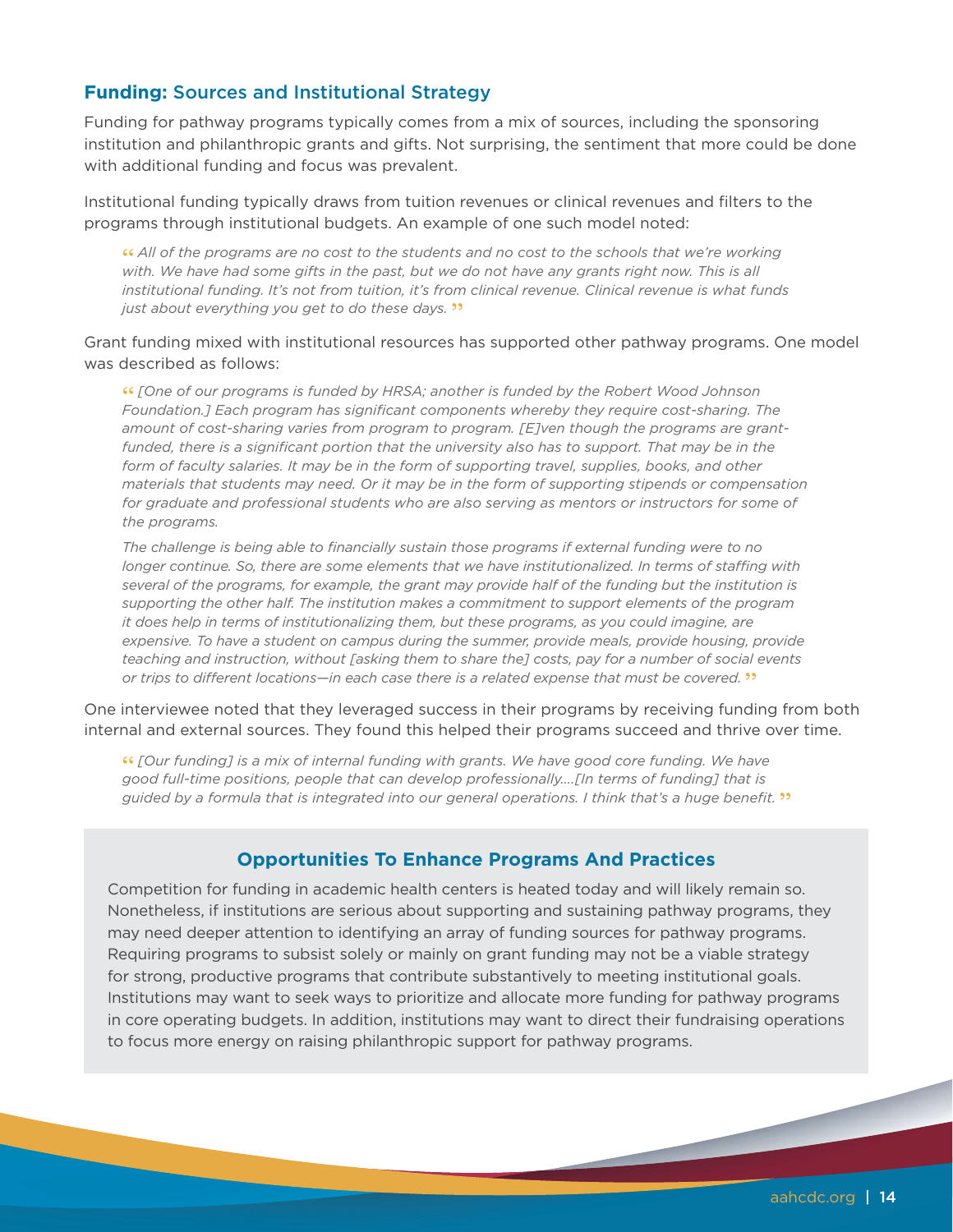#### **Key Takeaways**

- Assess how well your institutions funds pathway programs.
- Commit to making sure that pathway programs are fully funded as an institutional priority.
- Consider making more funding for pathway program part of core institutional budgets versus grant-dependent.
- Capitalize on funder interest in diversity to find new grants and gifts that sustain pathway programs.

#### Engage Parents and Community Leaders in Pathway Programs

As institutions work more diligently to connect with and recruit students from underrepresented populations, parents and community leaders can play a large role in helping students map their way to higher education and decisions about career directions. The interviews showed a deepening desire on the part of institutions and pathway programs to engage more directly and more deeply with parents and community leaders. Directors of pathway programs were quick to say that more work is needed in this regard. At the same time, they acknowledged that outreach to parents and community leaders requires a significant commitment of time and energy. For programs already stretched for resources, engaging in that outreach may be daunting or difficult.

Nonetheless, there were examples of institutions working toward meeting this challenge. One institution, for example, connected routinely with parents of learners:

**"** *We connect with parents in several ways. Because we have involved high school and, in some cases, middle school students, in many such cases they've had to have permission from their parents or guardians to participate, particularly in the summer enrichment activities. We've required the signature and the approval of a parent or guardian in receipt of the application. Once a student has been selected, we had a required orientation for parents so that they would be aware of what program activities would be taking place. And we also use that as a means to garner their support, in terms of making sure the students were aware of the rules and the guidelines and they were aware that the parents had signed off on certain requirements and expectations. We use that both to keep the parents informed and also to try to make sure we had their support in terms of any rules that needed to be emphasized and reinforced. During the course of the program, families*  are kept up to date on the various activities that were taking place. And then at the end of each of *the programs we've had a closing ceremony. And families were invited to participate and celebrate in that activity as well.* **"** 

One institution with a new pathway program established a panel of community members, guided by an official charter, to help guide their work:

**"** *We've created an entire model around how we're conducting the work to support the underserved students. We brought together a group of community leaders. We developed a charter. We've been working for nearly a year now and we've been meeting as frequently as every two weeks to at least once a month. The overall number of people involved is somewhere close to 20, representing different constituencies. We have representation in the work we're doing and leadership from African American members of the community and Hispanic or Latinx members of the community. It's interesting how they're shaping some of the pipeline programming that we're developing.* **"**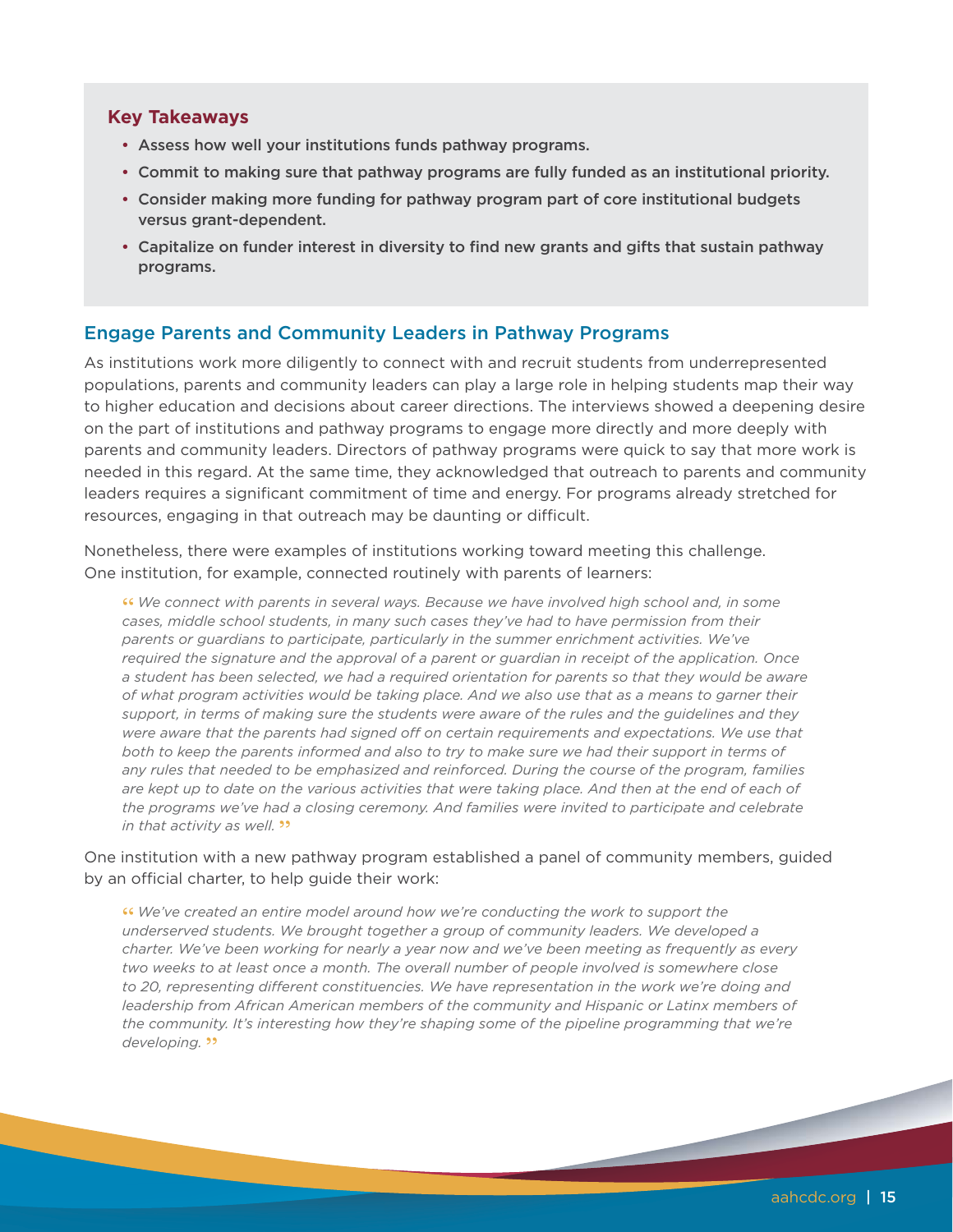**"** *We certainly know that financial resources are going to be needed to support our underserved students. Our financial aid folks are in the process of building a module on what's a good rate of return on your investment in higher education. This module can be shared electronically. Once it's produced, our community leaders will identify parents from the community who will learn this and then go out into the community and teach other parents. This is just one example of how that community partnership network is coming together on a focused goal, and we're getting some pretty innovative approaches as a result of so much input from various sectors.* **"**

A Canadian institution that sought to attract more individuals from Indigenous populations to the health professions engaged in regular outreach with community leaders:

**"** *Our main point of interaction with community leadership is through meetings and reporting verbally. Just a month ago, we delivered a verbal report to the Chiefs Assembly, which is about 54 chiefs from one region of our territory. So, we meet people where they're at, and how they want to be communicated to. Some of that is going and giving a presentation to all the chiefs when they're together. But to the point, we have very close relations [with local communities]. We have what's called local community coordinators in 42 First Nations in their area. They gather annually and always on their agenda is me presenting where we're at, getting input from them. When we hear from a community that something isn't working [in a pathway program], it's in those forums that that typically happens.* **"**

#### **Opportunities To Enhance Programs And Practices**

Parents and community leaders in traditionally underrepresented populations can play a strong role in student decisions about their career directions and learning pathways. Institutions interested in making education more accessible to those populations may want to invest more time and other resources in systemic outreach strategies that engage parents and community leaders. Such outreach may need to be more explicitly promoted as an institutional priority. Deeper effort may also be needed to ensure that a commitment to such outreach is not a "oneoff," but rather is supported and sustained over time.

#### **Key Takeaways**

- Commit the academic health center to a priority of achieving better connections with parents and community leaders/groups [from typically underrepresented communities].
- Assess the status and effectiveness of your institution's connections with and outreach to parents and community groups.
	- > Identify which of these connections can be strengthened.
	- > Identify how such connections can be strengthened, including input from parents and community groups.
	- > Make sure that the institution has the right lines of communications with parents and community groups; and that communication is frequent, consistent, and reciprocal.
	- > Allocate the necessary resources to realize effective communication with parents and community groups.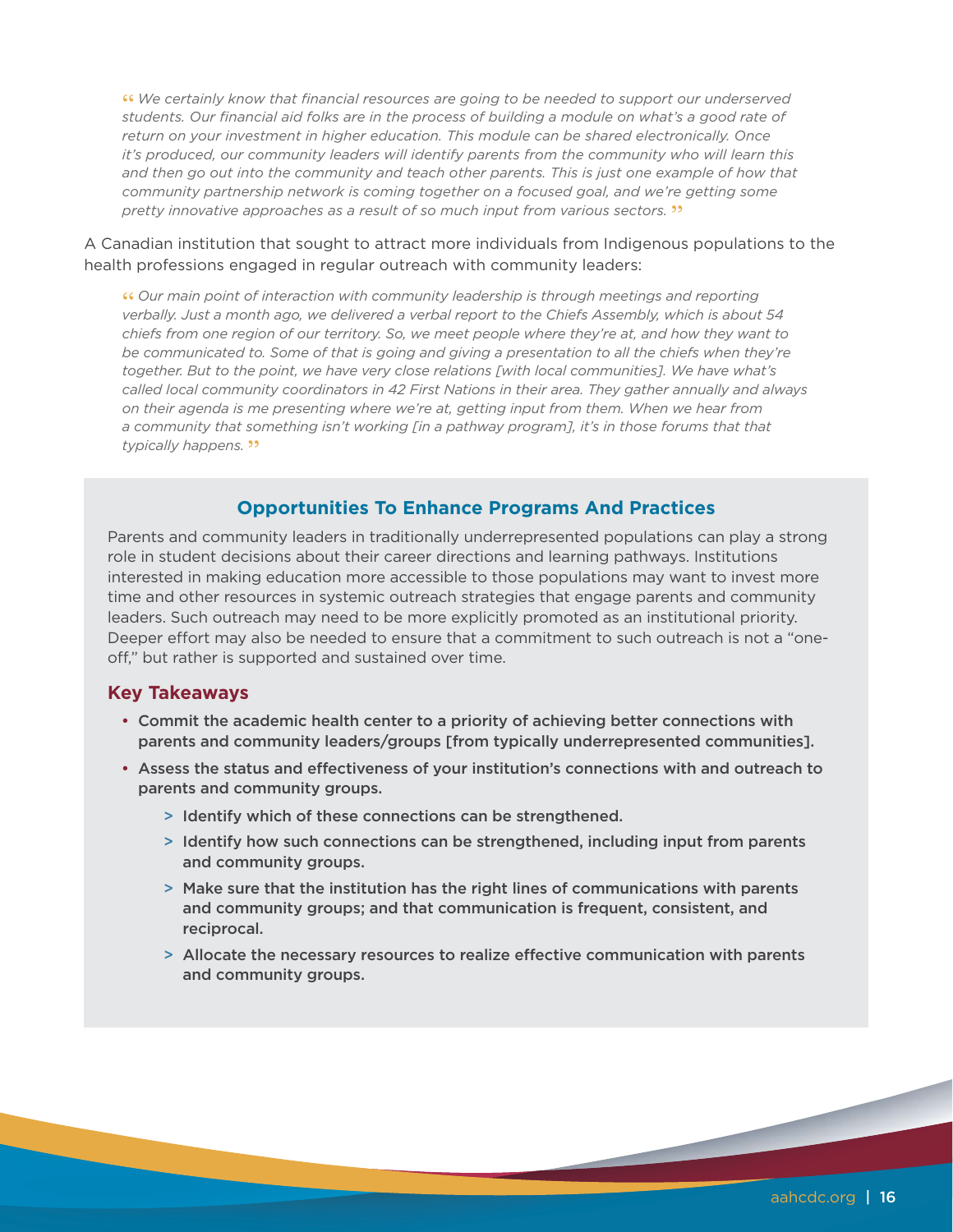#### Keeping Learners Engaged in Pathway Programs: The "Leaky Pipeline" Challenge

Among the pathway program directors that we interviewed, some reported that they had little trouble keeping learners enrolled and engaged in their programs. This was particularly true in cases where programs focused on students already in medical school, or on undergraduate students who were intent on pursuing a career in the health professions.

In other cases, however, the "leaky pipeline," or the problem of student attrition from pathway programs, was a challenge. In part, that challenge often had to do with the demands that learners have in their lives outside of their engagement in pathway programs. As was described by one interviewee:

**"** *What has been challenging, I think, is always adequate time to plan and execute these programs and retaining students who, especially when you're talking about high school students, may have competing priorities. Frequently it can be a challenge with that group, that cohort, to ensure that they retain their focus on this because of competing demands on their time or priorities during that time in their life.* **"**

#### Another program director made this related observation:

**"** *Some of the challenges for students from disadvantaged backgrounds, as you might imagine or already know, are really things that would be difficult for us as an organization to address—loss of income, needing to get a job or a second job. Some of the social determinants that really impact these populations can easily influence attrition, so I think that's one that we probably need better ways to address.* **"**

#### Personal support for learners was critical:

**"** *I think it's really important early on...for [learners] to feel a connection to someone in the program. We stress that mentors need to be trustworthy and have a sense of cultural humility so that they understand the varying needs and the competing demands that many of these students have. That's really important early on.* **"**

Many pathway programs worked hard to provide cultural support, including helping students who may be living outside their cultural framework for the first time to feel more comfortable in their new surroundings. Two of the program directors interviewed said they or colleagues sometimes served the role of counselor for students who were, in essence, homesick, or who needed a leave of absence to attend a family funeral or similar event. Other program directors spoke of helping learners in need to connect, when needed, with members of their group, such as a tribal elder.

One program developed a mentoring program that connects high school students with college-age learners. That program also provided stipends to program participants. Another program director said student scholarship and financial aid needs were among the factors that were critical to keeping students engaged in pathway programs. That interviewee said her institution expanded "academic and resiliency support that leads to academic success," and provided early mentorship and career developmental support for all four years students were in the program.

Student support also extends to efforts to recruit students to pathway programs. Interventions in early K-12 may be designed to help young learners envision and start to map their own path to education and a career in the health professions. Practical supports might include work to help the student do well on the MCAT or in understanding opportunities for financial support for their education.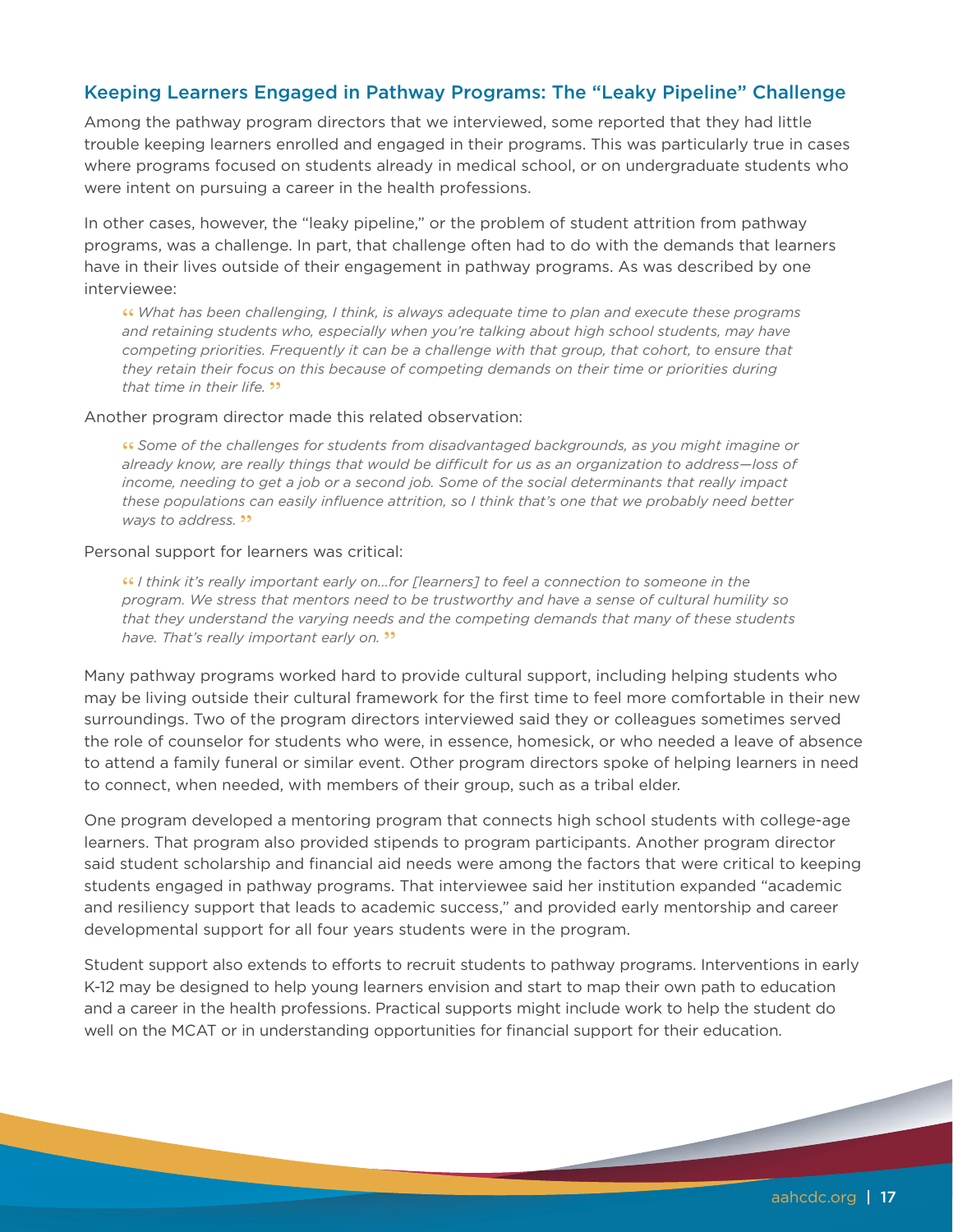#### **Opportunities To Enhance Programs And Practices**

Learners from underrepresented populations may need a more robust set of supports to help them thrive in pathway programs. Programs that face the challenge of a "leaky pipeline" may want to fully assess the package of supports that they provide for learners and may want to enrich those supports. Tools include scholarships, stipends, mentorships and, in general, more personal attention to understand learners "where they are" in order to tailor those supports to individual learner needs.

#### **Key Takeaways**

- Take steps to fully understand the support that students from underprivileged backgrounds need.
- Audit the range and effectiveness of current supports that your institution provides.
	- > Make sure pathway programs are offering the right mix of supports (e.g., preparation for MCAT, help navigating financial aid, etc.)
- Seek input from current students and alumni about what does and does not work and what additional supports might be needed.
- Offer cultural support that meets learners "where they are."
- Commit to providing the necessary resources to provide a rich set of student supports.
- Consider including academic health center student volunteers to connect with and provide cultural support for younger learners in the program.
- Provide platforms for ongoing support of peer-to-peer communities among learners.

#### Defining and Developing Metrics and Data Collection to Measure the Efficacy of Pathway Programs

Our interviews suggested that when it comes to measuring results of pathway programs, institutions have done a fair job of collecting basic input data, such as the number of participants. One interviewee described the imperative around metrics in this way:

**"** *I think the intentionality around evaluation and assessment has to be a high priority. And what are the tools? How are you going to assess outcomes? And what is success? I think success has to be more than getting the person from the pipeline just to your medical school. That might be ideal but getting them to any medical school or biomedical research graduate program, or going into some other health profession, I think should be part of metrics.* **"**

When asked what metrics they used regarding pathway programs, most interviewees reported that their programs collected basic data about the number of students enrolled at any given time. Some programs surveyed participants at program-appropriate intervals, such as completion of an academic term or the end of a programmatic activity. Some programs applied survey instruments to program alumni, often with the goal of determining how many of those served by the program actually matriculated in an academic program related to the health sciences and how many completed such programs and went on to serve in health careers. Metrics can be in-depth to follow careers: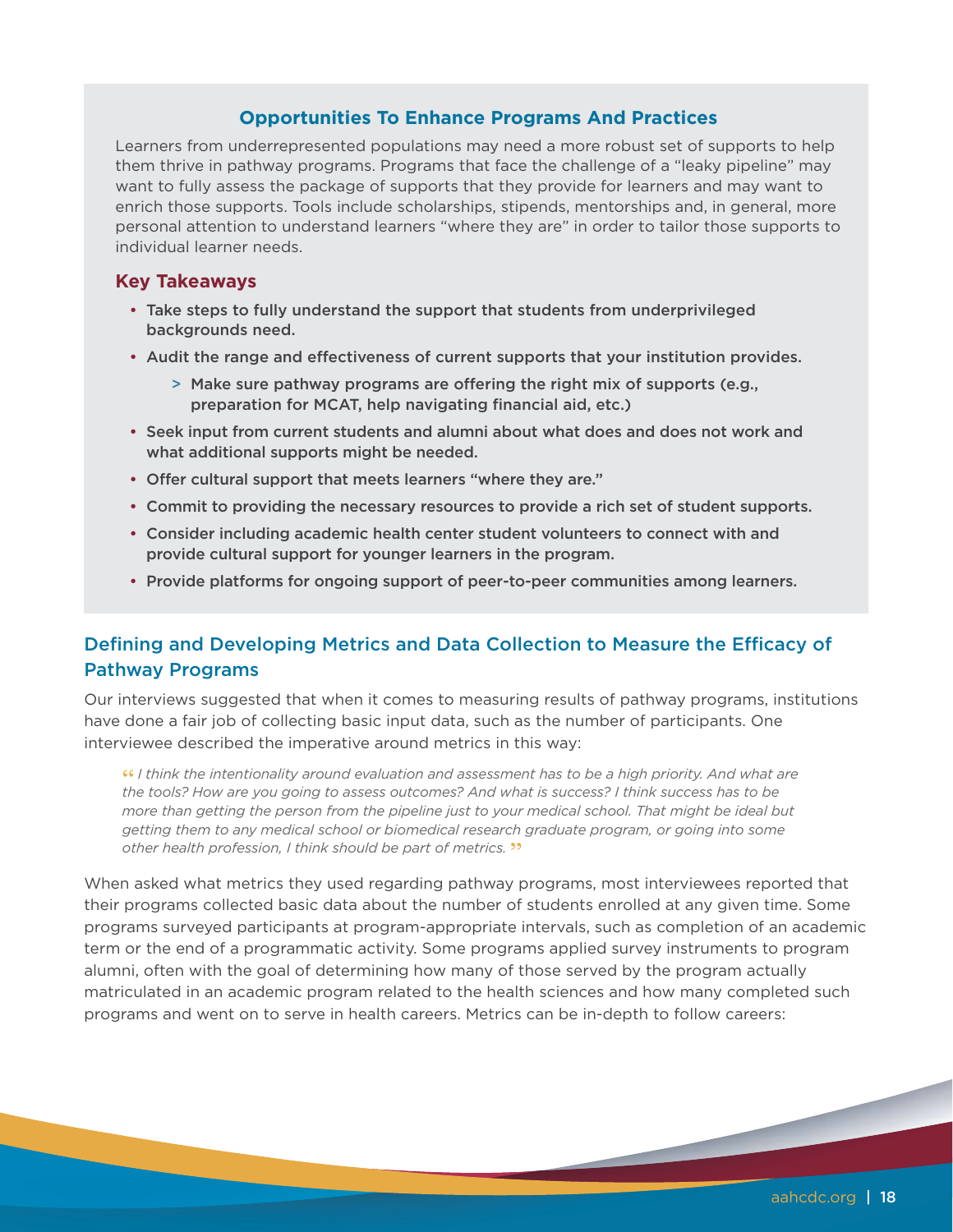**"** *For all of our pathway programs, surveys or questionnaires are provided at the end of each term, or end of each programmatic period. For instance, with our undergraduate program, we look at how many of those students go on. We keep track of them—did they stay on the science track, those types of things. So, we measure all of these things, and especially with the undergrad students. We send annual Qualtrics surveys that ask 'Where are you now? What are you doing? Have you published the work that you did at [our institution]? Are you maintaining contact with your preceptor?' We also ask about life events, 'Are you married? Any children?' Things like that. So, we track them. We know exactly where students are. And it's always rewarding. When we see students go through our pathway programs, where they may have participated in our undergraduate program, and now they're in a residency program at our institutions—that's awesome to see.* **"**

#### Another metric model annually collected and reported data on program participant outcomes:

**"** *We created a mechanism to track students who had participated, and this was something that we also had to report on an annual basis. How many students who participated, for example, went on to complete their undergraduate degree. How many students who participated went on to be admitted to a health professional school. And as the ultimate outcome was to have students graduate from health professional schools and enter those professions, how many students eventually went on to complete health professional school, whether it was here or at another institution. A number of initiatives were put in place to help us try to track those outcomes.* **"**

Interviewees said they typically reported such findings to deans and top leadership in the academic health center as well as to offices of diversity and inclusion. Admissions departments often also collected relevant data about participants in pathway programs.

The interviews also suggested that more work is needed to develop metrics and approaches to collecting data that can assess the ultimate efficacy of pathway programs in terms of outcomes to influence program improvements. There was interest in tracking qualitative outcomes:

**"** *We need to spend some time improving our qualitative metrics. We have had students do an*  evaluation at the end of an event. We've been tracking some of the 'what's worked' and 'what hasn't *worked.' Has it changed there from beginning to end? That pre- and post-task data. This is an area in which I'm working nationally with my colleagues, to see how we can improve our metrics in this type of work. Because it isn't just about the numbers, right? If we're only looking at numbers, it's not telling the full story because we're working to influence a change in curriculum, in research, in policy and decision-making. And that's harder to have metrics on. Not impossible, but I think it's harder.* **"**

#### **Opportunities To Enhance Programs And Practices**

Broadly speaking, there is room for improvement in the metrics that are used to measure success in pathway programs. While approaches to basic quantitative metrics are now widely in place, they could be applied more consistently, and basic methodologies can be refined in some institutions. A certain degree of intentionality on the part of institutional leadership about developing a better framework for metrics, including qualitative data, could help make program analytics more robust and, ultimately, could inform productive program improvements.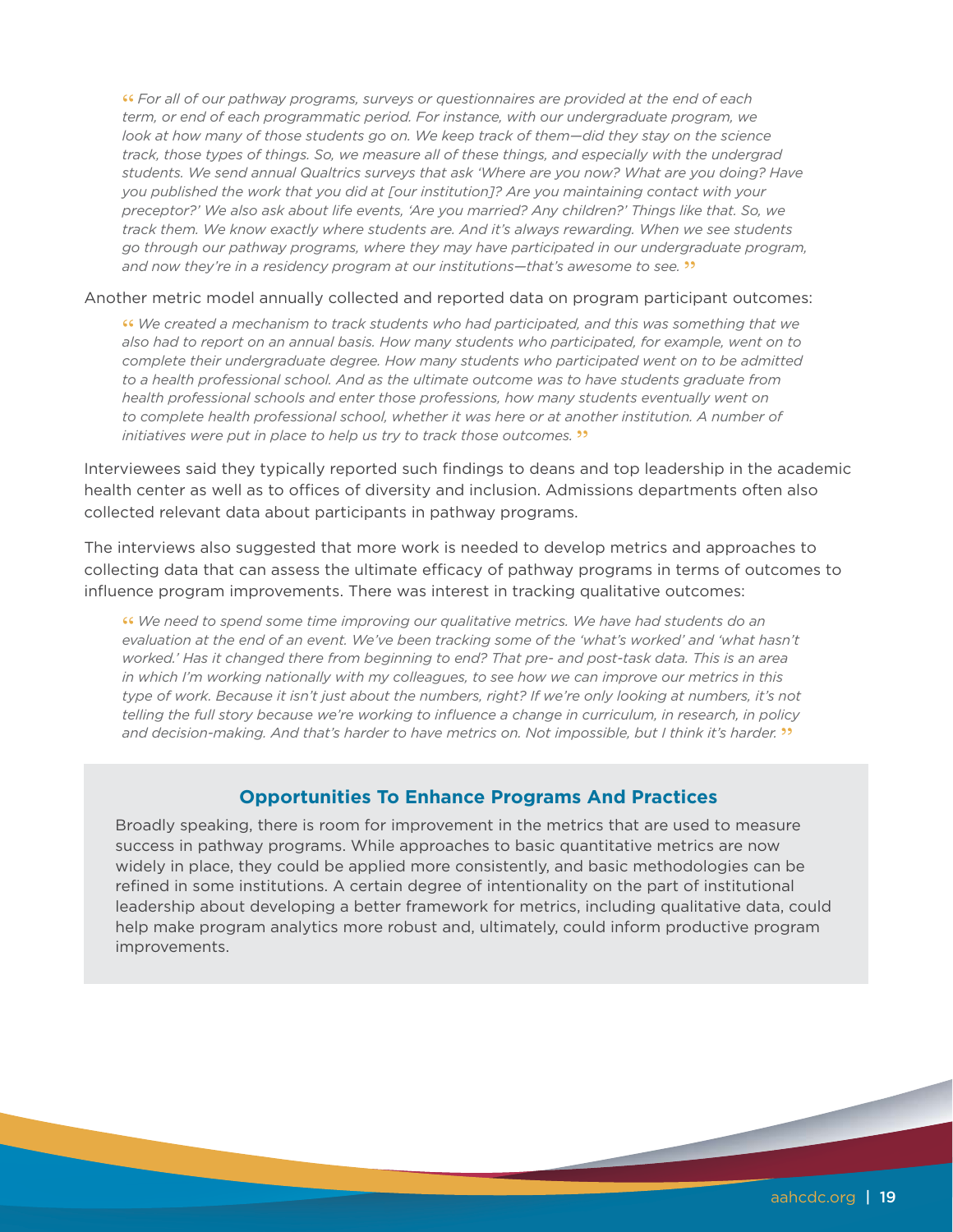#### **Key Takeaways**

- Audit the current metrics that your institution uses to assess the efficacy of pathway programs.
- Decide what additional metrics (qualitative and quantitative) could be monitored to help inform improvements in pathway programs.
- Map a new, more comprehensive set of metrics for pathway programs and decide how they will be used to inform future practice improvements.

#### Early K-12 Participants

While many pathway programs are designed to serve high-school programs, undergraduates, and students already in medical school and other graduate level professional programs, a number of the programs we surveyed sought to intervene with learners much earlier in their K-12 experience.

One case in point is the Office of Diversity and Inclusion at the Keck School of Medicine at the University of Southern California (USC). That institution aimed to recruit, retain, and increase the number of underrepresented students enrolled in the study of medicine at USC while also providing counsel to high school and undergraduate students in the surrounding communities through health and science fairs, tutoring, and mentoring programs. Under that umbrella, for example, the school sponsored Educaciòn Primero, an initiative in which medical students met monthly with 4th and 5th graders at Eastman Elementary School in East Los Angeles, planting seeds of interest in higher education as well as providing education about health. The program culminated with "Graduation Day at Keck" for the elementary students. In another initiative–the Hippocrates Circle Program, a collaboration that included local school districts, medical schools, physicians from the Southern California Permanente Medical Group, and Kaiser Permanente sponsorship—medical students helped middle school students envision careers as physicians through talks, campus tours, and mini-medical workshops. Another initiative, the USC Med-COR (Medical Counseling, Organizing, and Recruiting), offered a comprehensive academic enrichment program for Latino, African American, and other minority high school students living in the inner-city communities of Los Angeles County. Yet another initiative, Bridging the Gaps, provided research opportunities to outstanding undergraduate students from populations that have been historically underrepresented as physicians, physician scientists, and biomedical scientists. Students conducted research for eight weeks in various research settings, shadowed physicians, and attended seminars and didactic sessions in statistics and physiology.

Our interviews found some institutions also sought to engage with students relatively early in the K-12 pipeline, as this example shows:

**"** *Because we established linkages going from middle school to high school to community colleges, the interaction varies based on the level. For example, with the high schools, we had helped those schools either create or supported science and health professional education clubs. We set up opportunities for our students to participate in tutoring and mentoring. With the middle schools we created or helped to support health professions clubs. And we would send faculty and students to those middle schools to meet with students and teachers and counselors to help better inform them about opportunities in health professional education, especially at [our institution]. During the summers, we provided summer enrichment programs. Students became aware of the program if they were enrolled at one of the middle schools or high schools where we had those relationships established or they were participating in the clubs that were a part of the program.* **"**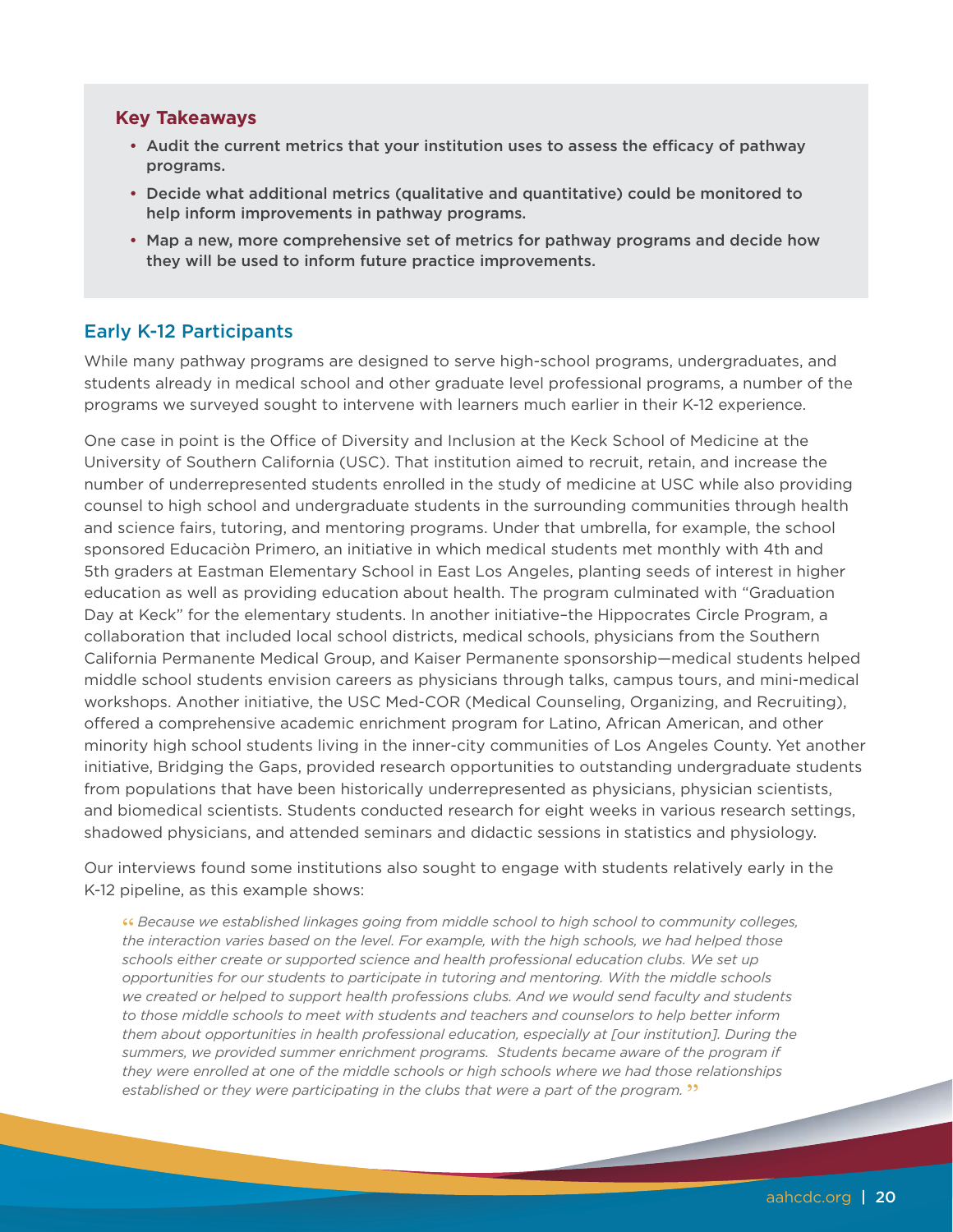#### Two other interviewees reported on similar work:

**"** *[We're] working with the community to target junior-high-level students in the public school system here, and predominantly students that would be considered underrepresented in healthcare professions. [As part of that work] we have been speaking with local churches in the African American community and formalizing a relationship with those students at the junior high level. We have partnered with the local science center to put on science camps for grades seven and eight as well as high school. The high school ones are a bit more career-focused but the youth ones or ones for grades seven and eight are largely about fun exposure to health sciences.* **"**

#### **Opportunities To Enhance Programs And Practices**

As the examples captured here attest, some academic health centers saw inherent merit in engaging with learners who are relatively early in the K-12 pipeline. To help inspire interest on the part of young learners in careers in medicine and the other health professions, there may be opportunities for broader outreach to students in middle or even elementary school catching those learners, as it were, when they are presumably more impressionable than older students might be. Such programs can help young learners envision their own pathway to a career in health. Simultaneously, many such programs bring critical health education to communities and populations that are often very much in need of such information, providing an invaluable public service.

#### **Key Takeaways**

- Assess how well your institution reaches out to learners across the K-12 experience.
- Identify gaps in your institution's connections with learners in K-12.
- Determine how your institution's outreach to K-12 can be comprehensive and strategic.
- Map a new plan for outreach to K-12.
- Assess how outreach to K-12 can dovetail with and complement the academic health center's goals for community service and health-based outreach.

#### Pathway Programs: Catalysts for Curricular and System Structural Reform to Advance DEI

One of the most powerful findings from our interviews was that insights drawn from work via pathway programs is prompting some institutions to review their traditional practices, in terms of both administrative structures and ways of working, as well as in terms of the curriculum in the health professions. Included in that self-analysis was new interest in listening closely to voices that previously might not have been often heard in C-suites of academic health centers. The impetus for this selfreflection had roots in the discovery process that many institutions have undergone showing they need to do more to support and advance diversity, equity, and inclusion in the health professions and, more broadly, the development of health solutions that serve traditionally underrepresented populations. Part of that awareness was sparked by the Black Lives Matters movement and the resultant related conversations across society and many institutions, including those in higher education.

A director of pathway programs at a Canadian institution spoke candidly and in depth to that institution's gradual evolution in thinking: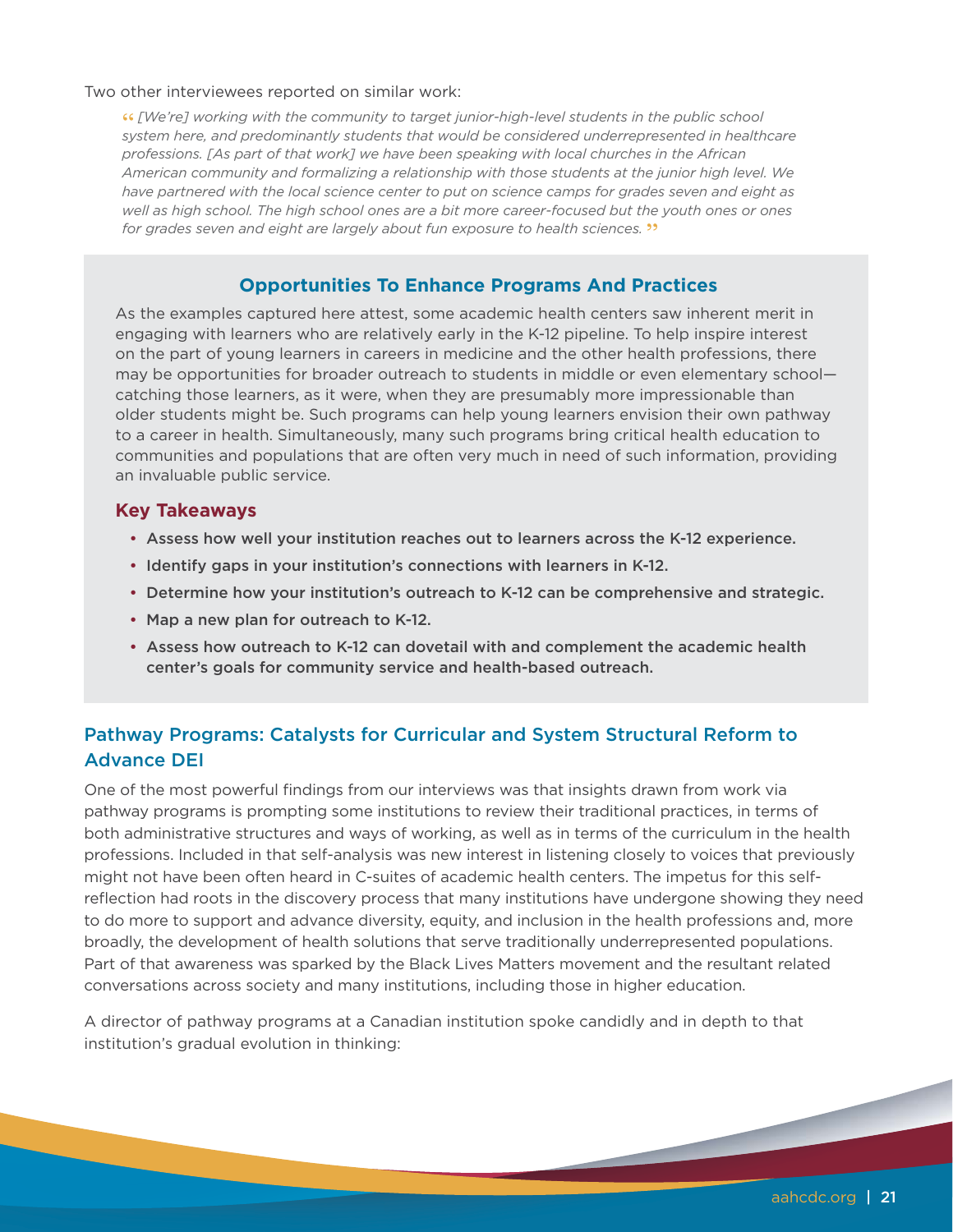**"** *I think the pandemic gave us a time for reflection. One of the programs that we were known for was our summer camps for junior high school students, indigenous, and African Nova Scotian students. Those were seen as huge successes. And I always worried that they were not. We saw these students for five days, that's it. There might be an email or a newsletter that went to them throughout the year, but there was no other connection with them. So, here you are in grade eight or nine, you meet us for one week in the summer and we're supposed to change your life, change your view? That's not going to happen, right? So, the pandemic allowed us to say, 'We've put a lot of money into camps, a lot of energy, yet we're not going to see any change because we don't know where those students are afterwards.'*

*So, what we did is said, 'How do we engage with learners in the schools, in their communities? How do we provide more of that holistic connection?' So, partnering with community groups, partnering*  with the schools, instead of going in and having to be the lead and having our flag in the school, *we can be part of what's already in place and complement it.* 

*Another thing is that we're an old university. We have some very strong colonial structures. So, if we want to change them, and if we're asking these questions, then we need to be willing to truly change. And that means giving up some of our power and our authority as a school, as a medical school. And that's hard. To be specific, one example is admissions. Our local indigenous community, the Mi'kmaq people, have been saying to us, 'You have almost no, over the years, almost no indigenous Mi'kmaq-status students who've gone through your program and graduated as physicians from [our*  institution]. Yet, they're going to other parts of Canada and graduating. You need to understand *what the problem is. And some of those problems are around admissions.'*

*And so, we're having some of those really serious conversations. And I see the lack of comfort on both sides, but particularly my side of the table. Which is the way we've done it as a medical school. And now we're having to say, 'Maybe there are different ways of doing it.' And that's going to create a lack of comfort.* 

*We have very, very strong leadership in our national indigenous health networks that have clearly articulated 'this is what we need to be successful. We need these changes, not just in admissions, but in curriculum and in mentorship and in residency.' So, I think that's the other piece. It's not just that we're listening, it's that who we're listening to is giving us some clear direction, not just telling us what's wrong.* **"**

#### The director of pathway programs at a U.S. medical school noted how that institution was wrestling with related concerns:

**"** *I think we're in a unique time right now, but really this openness to understanding that the diversity that we talk about [today] is achievable if we recognize that we're in the situation we're in now because of past exclusionary practices. We have long focused on this myth of meritocracy, that there are so few people from [traditionally underserved] backgrounds that we need to support, and it's been very much centered on deficits that people might have, as opposed to looking at the institutional infrastructures that have really created an environment of exclusion. And so, I think that we have opportunities to really look at the structures and the policies. And the ways that we assess [student learning]. And will there be those opportunities to do a more holistic assessment and really value things like being able to communicate and interact with patients as much as we value scores on a physics test. So, I think that those are both opportunities and challenges because it's a whole new way of thinking about things.* **"**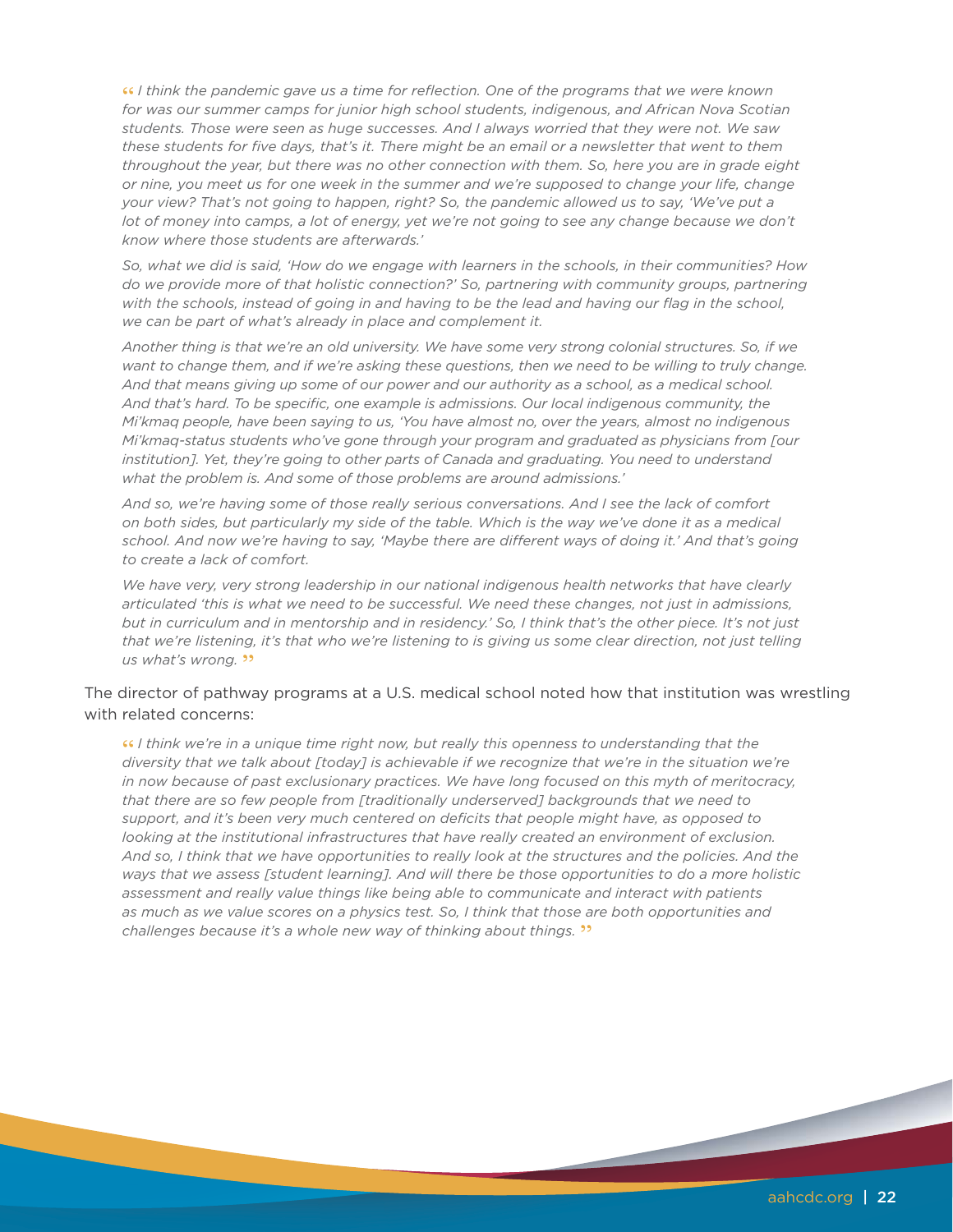At one Canadian institution, work to better serve diverse populations led to more open admissions policies:

**"** *We're more interested in meeting people where they're at. Rather than the institution defining what is needed and then the applicant changing who they are to fit in, we're more interested in us being fluid and changing to meet the applicant where they are. That includes mature recruitment. So, we've had graduates in their 50s.* **"**

#### At the same institution, work around DEI also informed development of curricular innovations:

**"** *We've just created new curriculum streams. The first two are the Rural Generalist Pathway and the other is the Indigenous People's Health and Wellness Stream. Next year the Francophone Health Stream will launch. These are akin to majors. You still meet your competencies for medical school, but the learning experiences are focused in indigenous placements within the settings. Essentially, it's to say, 'If you know coming in that you want to be a physician for indigenous communities, then there is a curriculum stream that is a bit more focused on what your career goals are then the general medical program.'* **"**

#### Work with corporate partners prompted a medical school in the U.S. to rethink its curriculum in the context of the workplace skills that employers said they needed:

**"** *The other message that we're getting [relates to] the rapid evolution in healthcare. Our health system partners are telling us, 'Look, we've got artificial intelligence, it's going to be doing a lot of the diagnosing in the future. What we really need are folks who have the ability to really think on their feet, be flexible, be innovative, help us chart the future of what the healthcare delivery models should look like, help us more effectively communicate with our patients and improve patient satisfaction and improve patient compliance, help us more effectively teach patients how to*  stay well.' **"** 

#### **Opportunities To Enhance Programs And Practices**

Institutions may be able to draw broad lessons from pathways work that could help inculcate principles of diversity, equity, and inclusion in institutional practice beyond pathway programs, for example, curriculum and admissions practices. Because change in such fundamental practices can be difficult and often encounter resistance, institutions will have to be intentional about wanting to tease out broader lessons from pathways work and be willing to at least consider implementing the kinds of reforms that such findings might suggest. Broadly speaking, institutions interested in exploring these kinds of reforms may have to be open to engaging in deep and potentially challenging conversations with diverse communities. Institutions willing to take such bold steps could find they pay off inestimably in informing richer practices that help advance the institution's goals around DEI.

#### **Key Takeaways**

- Audit current curricula to assess responsiveness to and support for DEI.
- Identify what curricular improvements or new curricula are needed to support DEI.
	- > e.g., do select courses offer students adequate insights into communities and cultures where they will be working as health professionals?
- Pilot-test and integrate curricular reforms based on advancing DEI.
- Assess admissions policies and procedures to ensure that they work effectively to attract students from underprivileged backgrounds.
	- > Make necessary changes to ensure better alignment between admissions and academic health center goals for DEI.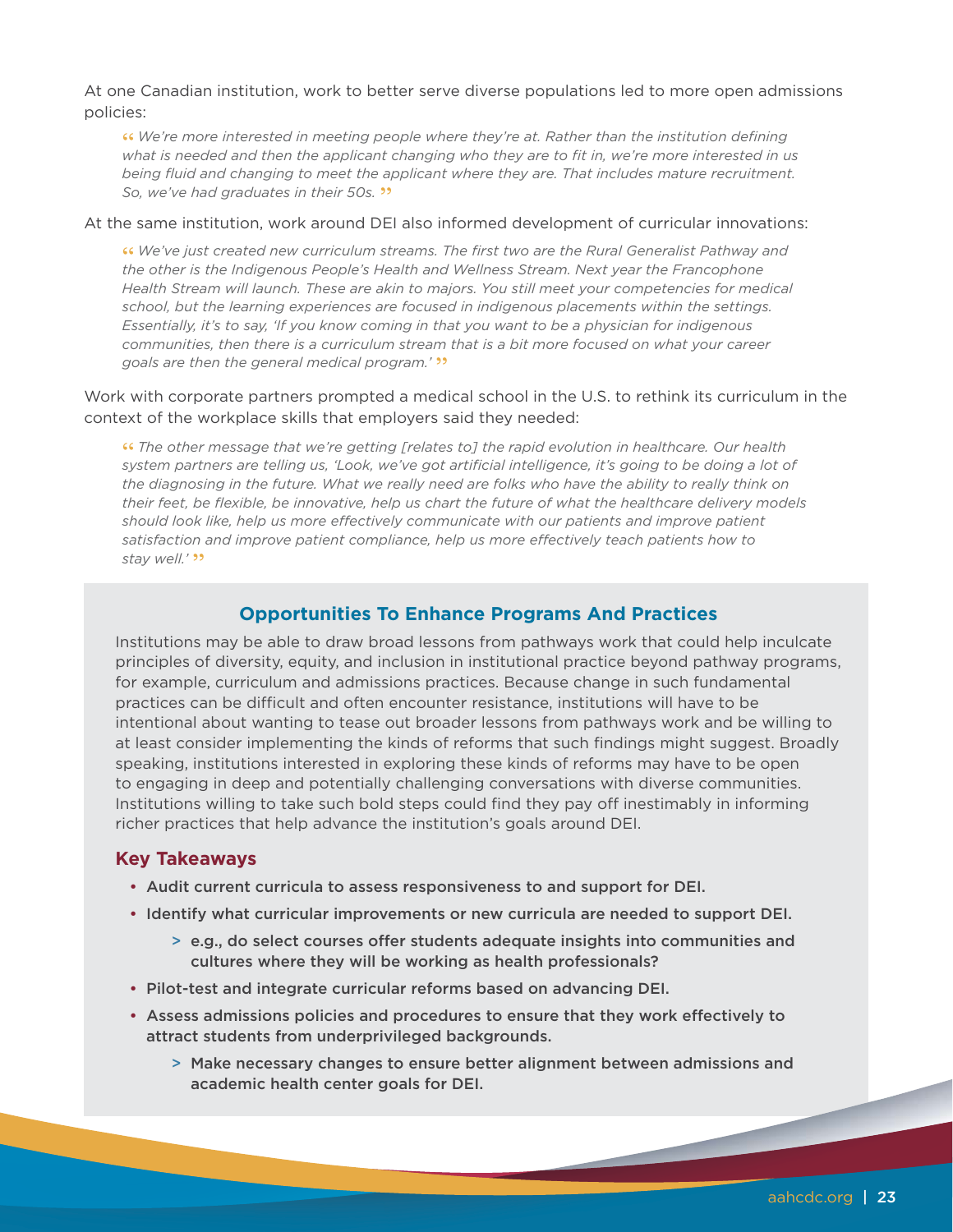# Additional Insights

Our interviews provided a number of insights that did not quite rise to the level of a full finding, but that nonetheless merit consideration in the context of pathway programs and DEI work.

- *More focused work is needed to attract men to pathway programs and health professions.* Asked about her aspirations for the future of the pathway program she managed, one director said "I'm really trying to think of creative ways to bring more African American and Latinx males into the fold. Because we're losing them. Something is just not working for them. I've been entertaining working with various mentorship-type programs and partnering with groups [in our city] that target males. I want to really work on that-increasing the number of males from diverse populations in a pathway to professional school."
- *More coordination and interaction in pathway programs and practices is needed between health profession schools.* Most of the interviewees were centered in medical schools and their work largely focused on expanding the pipeline of diverse students to the study of medicine. Still, many of the interviewees saw a need for better coordination with other professional schools in the interest of expanding the pursuit of careers across the health professions by learners from traditionally underserved populations. Several interviewees spoke of broadening their focus in pathway programs beyond recruiting future medical students to include work to attract diverse learners to other healthcare professions as well. One interviewee cast that aspiration in an interest to better expand diversity in the increasingly interprofessional practice of healthcare.
- More flexibility in support of medical students should be considered. At least one institution from among those we interviewed started to provide more flexibility for its medical students. That institution broadened the focus of its pathway work beyond just getting diverse students into medical school; in the interest of training more diverse healthcare providers overall, they considered it a success if a participant in a pathway program opted instead to pursue a career in a different health profession. They supported the decisions of medical students who decided to switch direction to pursue education in different schools of health. Separately, that institution sometimes paid for a trip home for students from underrepresented populations who miss their home communities.
- *Implementing pathway programs needs innate flexibility.* Some institutions recognized that "top-down, one-size fits all" delivery of pathway programs may not work for all learners. As one pathways director said, "Needing to be flexible is something that we learned early on. It might make sense [from an administrative standpoint] for us to have a really fixed program with set times, but that really doesn't work if we don't have at least some aspects of the program that can be done asynchronously and that have the flexibility to accommodate different [learner] needs."
- *Ensure that mentors in pathway programs have cultural understanding of the populations with whom they work.* Framing the core of this finding, one interviewee said "We need to make sure that the mentors have some experience working with people from these backgrounds or are from diverse backgrounds themselves, so that they have a level of understanding and ability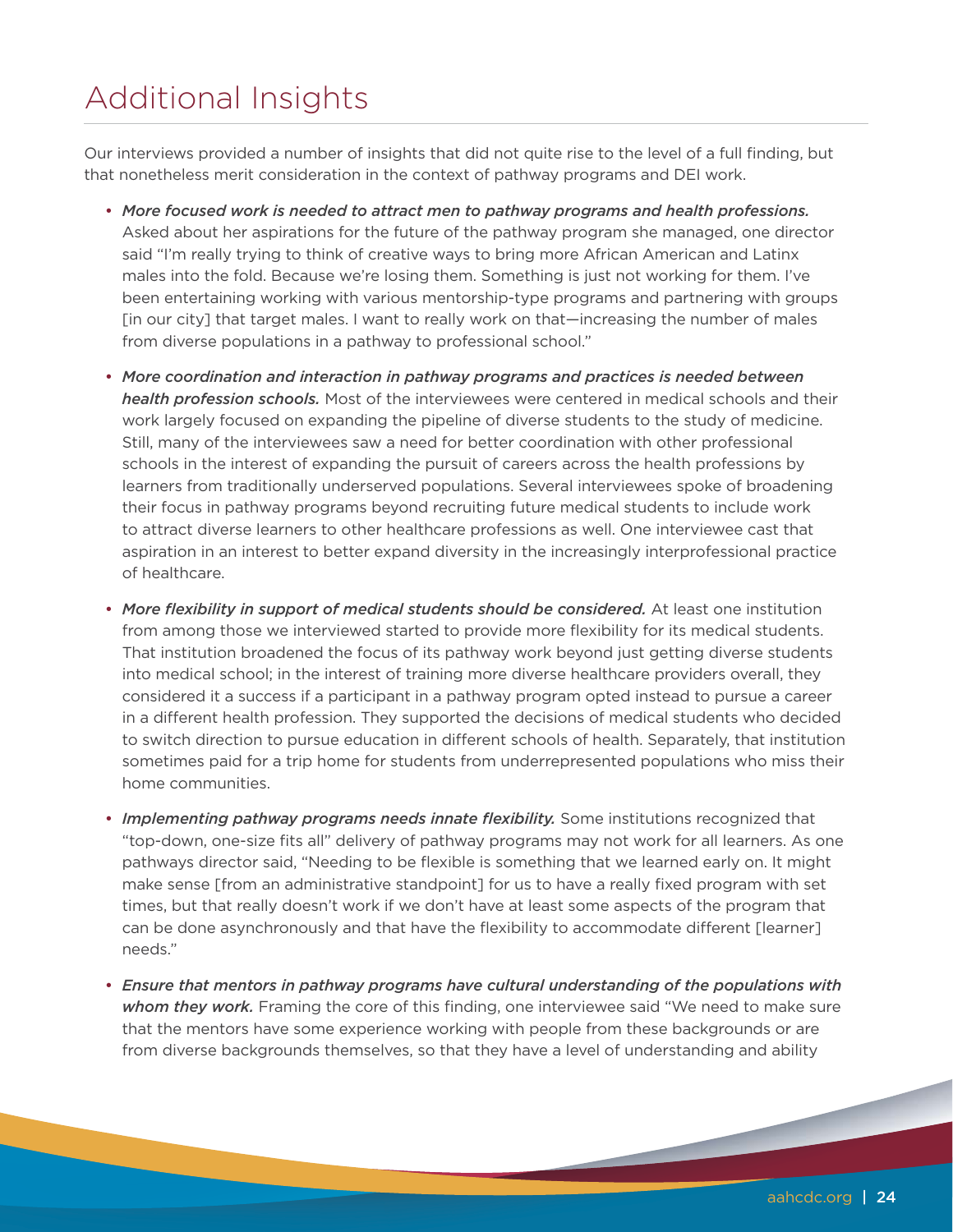to connect across different cultures. I think that's really as important as some of the actual programs." For another interviewee, part of this issue focused on practical considerations, such as helping a learner from a diverse background find a hairdresser in a region where such services might be hard to locate.

- *Demonstrate the value of pathway programs to participants.* Institutions and program sponsors may recognize the value of pathway programs, but there is a need to articulate that value directly to participants. One program director said, for example, that his institution connected participants in pathway programs with admissions directors for health professions schools specifically so that those learners could gain a better sense of the skills they needed to develop and demonstrate in order to be admitted to such programs. Similarly, that program was intentional about connecting participants in pathway programs with current students and alumni of professional schools who could share their own experiences in relatable ways for participants.
- *Consider broadening the definition of "diverse."* One interviewee spoke to an interest in expanding eligibility for participation in pathway programs to learners who "may be disadvantaged from a socioeconomic background perspective," and to "first-generation college students" from regions where learners might not routinely consider careers in medicine or the health professions. Another interviewee spoke of the challenge of reaching potential program participants in small, remote communities. Interviewees also suggested that other populations, such as the LGBTQ+ community, might also benefit from targeted pathway programs. Interviewees also noted that other communities for which pathway programs might be appropriate may be identified in the future.
- *Remain persistent in articulating support for and sustaining pathway programs.* Several interviewees said institutions needed to be more intentional in committing resources of time, money, and staff to pathway programs—consistently and over time—and intentional to learning better strategies for managing such programs. "I think you have to have a dedicated leader who has protected time to do this work," one program director said, "and the program has to be appropriately resourced with program managers and support staff. I think those are really fundamental, foundational. That maybe seems expected but certainly sometimes we hear about other programs where this is just something that's being done on the side." Looking back in time, one interviewee said his institution had not been very effective in managing some of its pathway programs and had been too quick to abandon them when they did not produce desired effects very quickly.
- *Pathway participants can benefit from an adult leader in the program who holds them accountable.* Students in middle school and high school may not be sufficiently focused and self-motivated to conduct themselves productively in pathway programs. With that in mind, some programs appointed an adult staff member who mentored young learners, articulated expectations for them, helped them hone their communications skills, and supervised them in ways that could help them achieve successful results from their participation.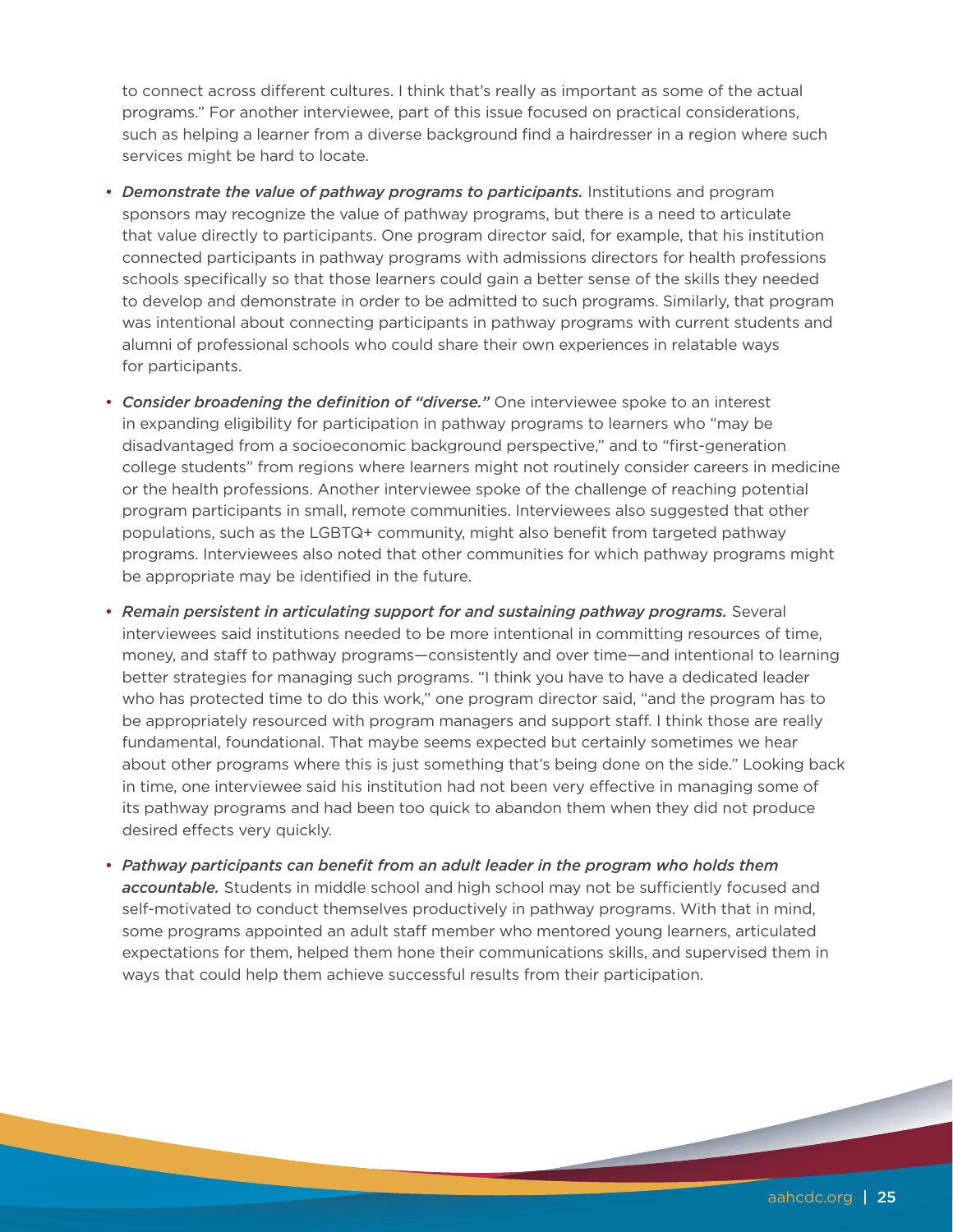# Conclusion

Research for this project showed a perhaps uneven record of accomplishment for pathway programs. Many institutions have struggled to establish the right kinds of programs for the learners they wished to reach. Many institutions similarly struggled to sustain such programs over time. However, many institutions supported high-quality pathway programs for considerable periods of time, sometimes decades. Further, many programs produced a steady stream of qualified candidates from diverse populations for medical school and other professional graduate programs in health and health sciences.

The fact that many pipeline/pathway programs exist and new ones come online regularly underscores both the need for such support and the ongoing interest of academic health centers to enroll more diverse learners. Concomitantly, the recent focus on the need to nurture and advance equity for all, as well as the embrace of DEI goals across institutions of higher learning, is driving even deeper interest in such interventions. If we assume that such trends will continue, such circumstances constitute something of a mandate for all academic health centers to engage in meaningful pathways work.

Academic health centers at some point may look beyond current programs toward evolving needs that can be met with evolving support. An interviewee framed those hopes in this compelling way:

**"** *I always dream that I will work myself out of a job. I've been in this job for 14 years and I'm just starting to see some [meaningful reforms] come to light. That's exciting, but I do hope that I work myself out of a job. I hope that in time we have a curriculum that is truly inclusive of all of our communities, and that our student body and our faculty are also inclusive of our communities. But I think the biggest thing that I hope, regardless of whatever gaps we have, is that we continue to have an openness to the conversation and to influencing change. Because if we stay as whatever we are, if we just say, 'Oh, we've done our job and we're done,' that will be really sad. We always need to be evolving and changing to meet the needs of society. That's what medicine and health are all about, right? So, it should always be reflective and should always be informed, not just by evidence, but also by community-based participation.* **"**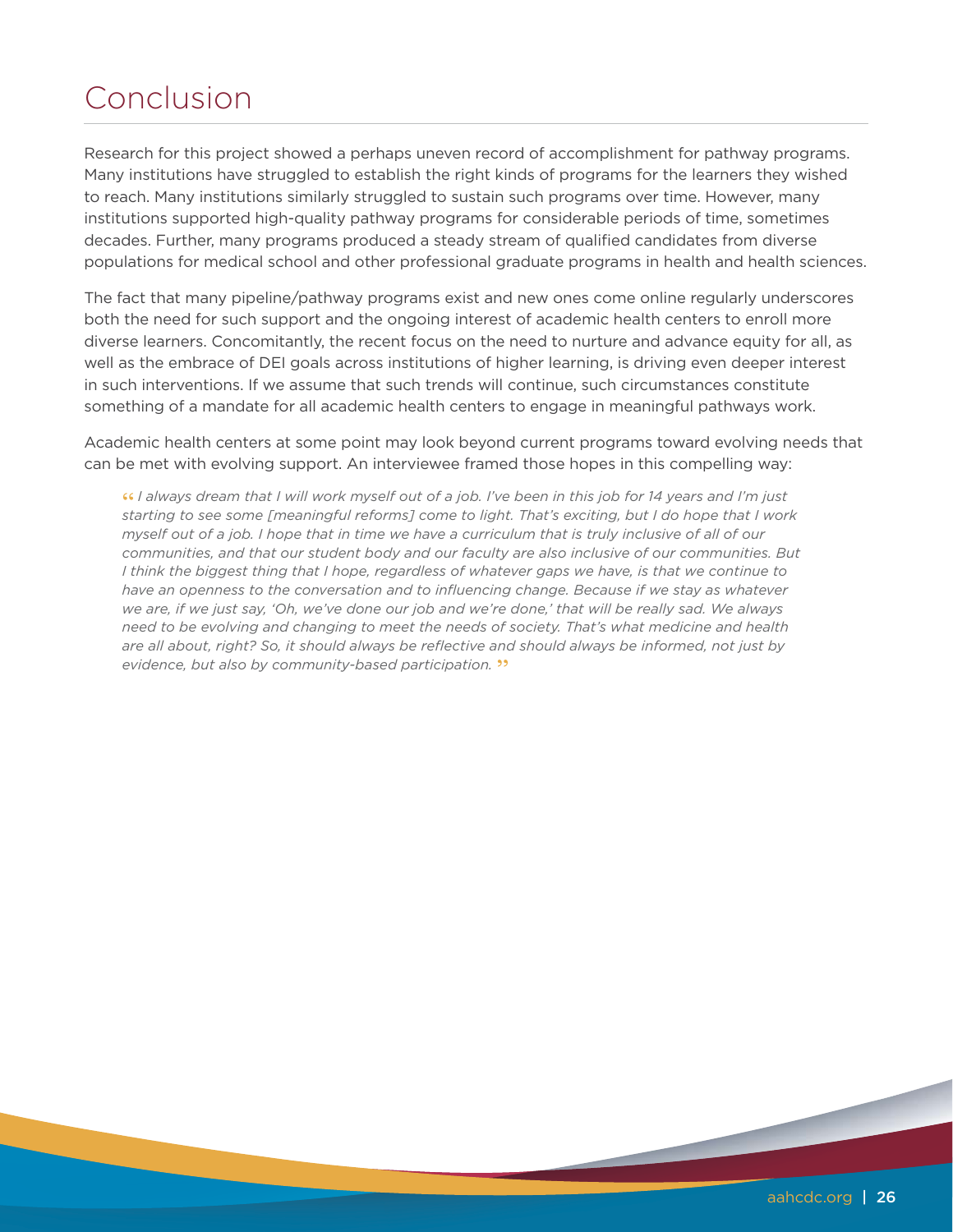# Appendix A

#### **Interview Structure**

By offering aspiring learners a wider range of health professions education through pathway programs, it is possible to illustrate the breadth of opportunities in fields that complement and partner with physicians. This initiative will look at such initiatives in practice, seeking to glean lessons about what works to make such programs successful, and what some pitfalls might be. It will also tackle more broadly the issue of expanding access and opportunities for learners from diverse backgrounds, as well as connecting them to learning, mentoring, and identity formation experiences in the health sciences.

#### 1. What

- a. Please briefly summarize your institution's pipeline/pathways work to expand access and opportunities for learners from diverse backgrounds.
	- i. What programs/initiatives do you currently support? (Please provide a little descriptive detail and particulars about the pathway program(s) you want to discuss with AAHC.)
	- ii. What kinds of learners are typically involved?
	- iii. What activities are involved?
	- iv. What requirements do you have for learners to be involved?
	- v. For how long are learners involved?

#### 2. Who - Organizational Structure

#### a. Who leads these initiative(s)?

- i. In what office(s) are they based?
- ii. Is this an established office or was it created specifically for this purpose?

#### b. What is the title of the top leader?

- i. To whom does this person report?
- ii. Do you have an organizational chart?
- c. Is the office that oversees this initiative(s) located in or does it target a specific school (e.g., Medicine, Dentistry) or is the effort interdisciplinary across health professions/schools? If the latter, which colleges are involved?
	- i. Regardless of how the initiative(s) are structured administratively, how do the colleges within the academic health center work collaboratively on creating pathways into the health professions?
	- ii. Have faculty been encouraged to engage in your programs?
		- 1. If so, in what ways e.g., outreach, instruction, program design, mentoring, other activities?

#### d. What is(are) your funding source(s)?

- i. Do you offer scholarships at any stage?
- ii. Do you offer paid work opportunities that introduce "pathway" students to knowledge, skills, or behaviors (professionalism) that can enhance their standing as applicants to your programs?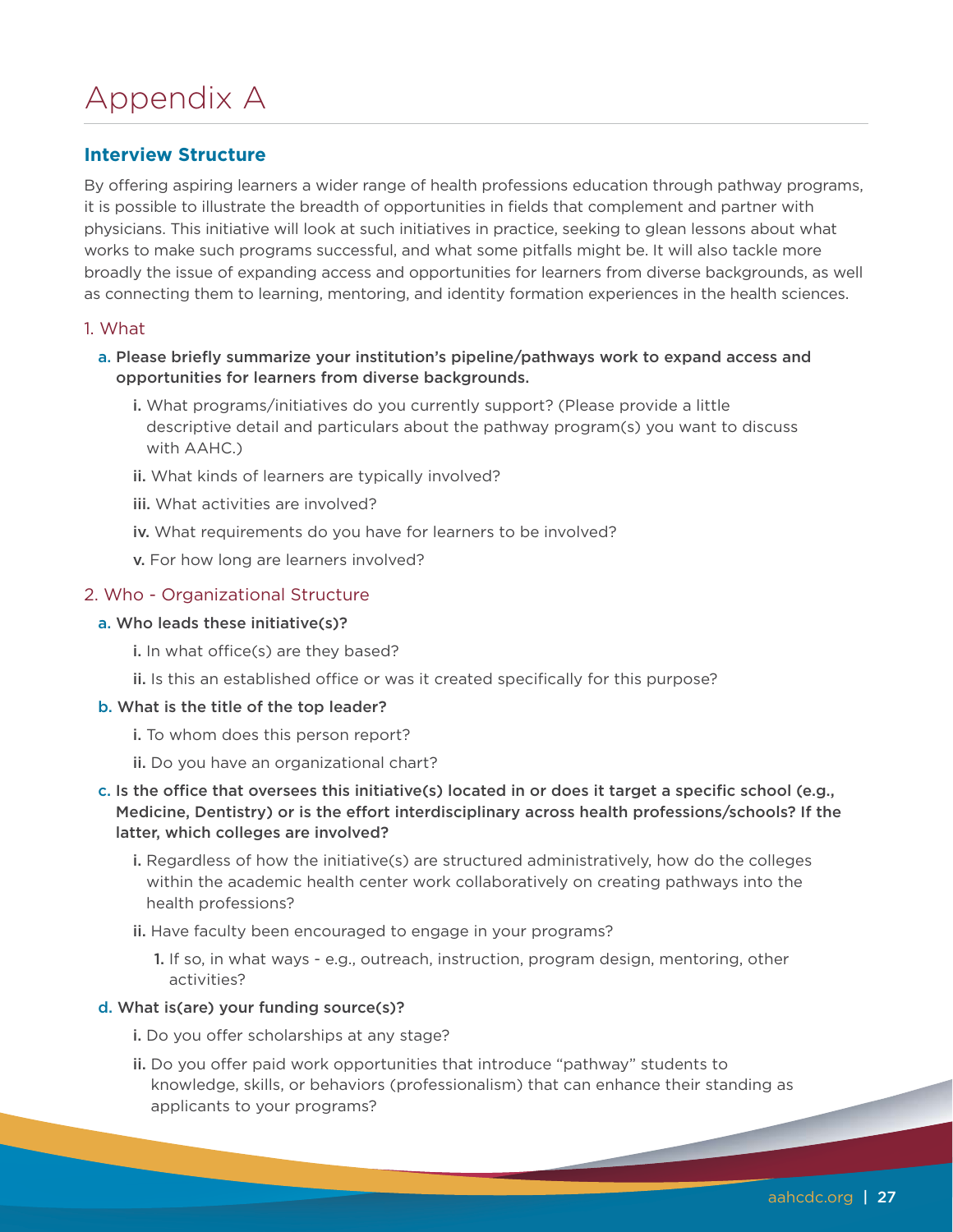#### 3. Recruiting Learners

#### a. How do you disseminate information about your programs to learners?

- i. Are there recruitment events where information is shared with community stakeholders?
- ii. How do community stakeholders (e.g., parents of children K-12; school districts/ teachers; faith organizations; local clubs serving youth and so forth) learn about your pathway programs into/for health professions education?
- iii. Do you have follow-up programs in place as part of your outreach (e.g., for identified students, for participating students, for alumni of the program)?
- b. In your program(s), or in promoting your program, how have you engaged family members of learners in the pipeline/pathway initiative or in recruiting learners to such initiatives? What worked well? What didn't work well?
- c. In your program(s), or in promoting your program, how have you included other key adult influencers in the lives of these students, such as their teachers or advisors? What worked? What didn't work?

#### 4. Program Sustainability

- a. How do you track the outcomes of your programs?
	- i. How (and to whom) do you report program outcomes?
- b. How do you sustain program funding and interest?
- c. Have you experienced the "leaky pipeline"? (attrition of learners) What lessons have you learned from that?

#### 5. Final Questions

- a. Stepping back for a moment to review all of your work in this area as well as your aspirations---
	- i. What would you say works well and what have you tried that hasn't worked?
	- ii. Where do you see yourself along the continuum from a pipeline to pathway approach?
	- iii. Going forward, what do you see as your biggest opportunities and biggest challenges? What are your aspirations for the future?
	- iv. What else do you want us to know about your pipelines/pathways work?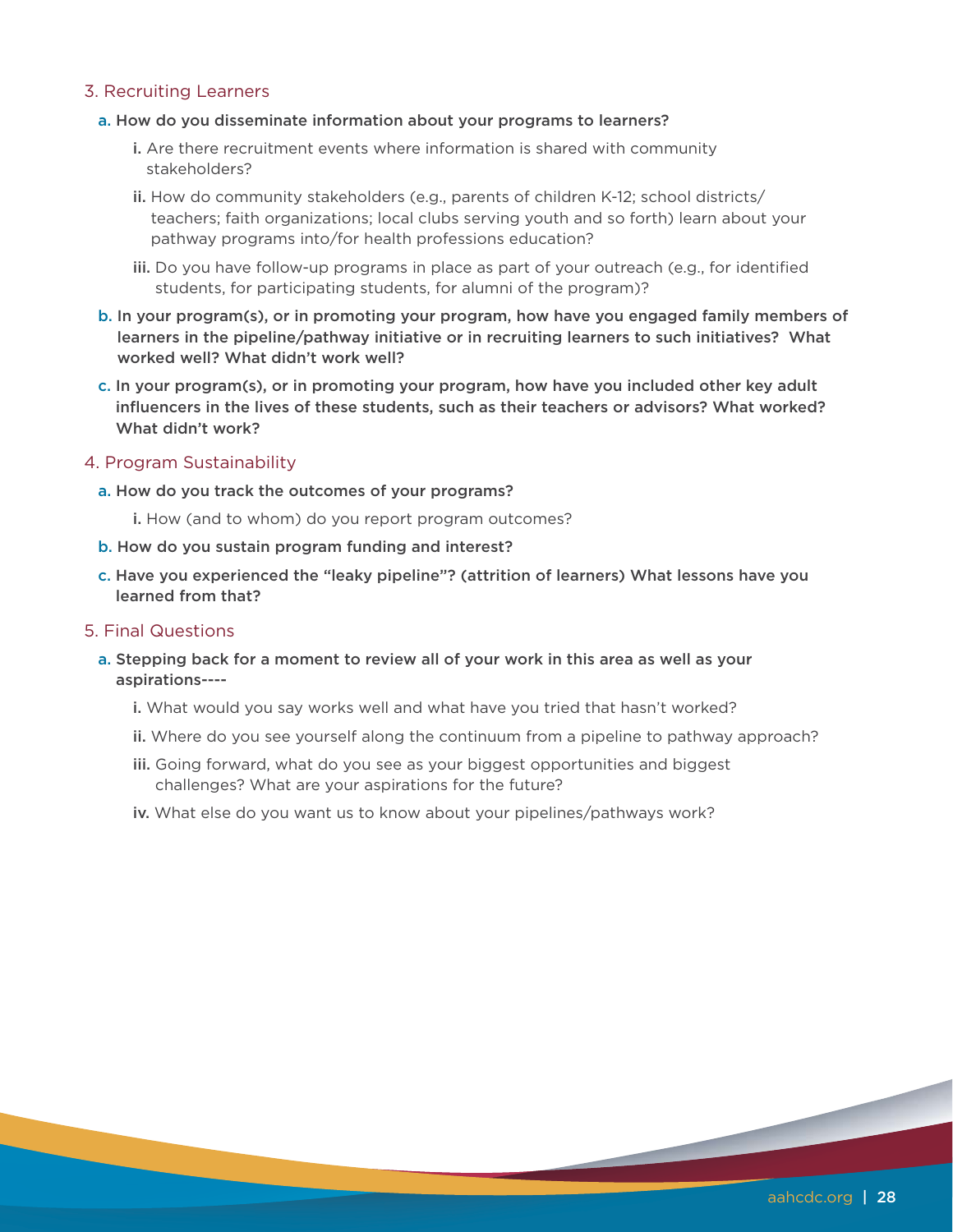# Appendix B

#### **Interviewees**

| <b>Dalhousie University</b>                                             | Shawna O'Hearn                            | Director, Global Health, Dalhousie<br>University Faculty of Medicine                                                                                                                                                                                                            |
|-------------------------------------------------------------------------|-------------------------------------------|---------------------------------------------------------------------------------------------------------------------------------------------------------------------------------------------------------------------------------------------------------------------------------|
| <b>East Tennessee State University</b>                                  | David Linville, MD, EdD                   | <b>Executive Vice Provost for</b><br><b>Academics and Health</b>                                                                                                                                                                                                                |
| Eastern Virginia Medical School                                         | Ronald Flenner, MD                        | <b>Associate Dean for Medical</b><br>Education                                                                                                                                                                                                                                  |
| <b>Howard University</b>                                                | Anthony K. Wutoh, PhD, RPH                | Provost and Chief<br>Academic Officer                                                                                                                                                                                                                                           |
| Northern Ontario School of<br><b>Medicine</b>                           | Joseph LeBlanc, PhD                       | Associate Dean of Equity and<br>Inclusion, Director, Indigenous<br>Affairs Unit, Assistant Professor of<br>Indigenous Health                                                                                                                                                    |
| <b>Rosalind Franklin University of</b><br><b>Medicine &amp; Science</b> | Sandra L. Larson PhD, CRNA,<br>APRN, FNAP | Vice President of Partnerships,<br>Associate Professor in the<br>Department of Nurse Anesthesia,<br>Rosalind Franklin University of<br>Medicine and Science                                                                                                                     |
|                                                                         | Shubhik DebBurman, PhD                    | Disque D. and Carol Gram Deane<br>Professor of Biological Sciences,<br>Chair of Neuroscience, Chair of<br>Pre-Health Advising, Chair of the<br>Health Professions Program, Lake<br><b>Forest College</b>                                                                        |
| <b>Sullivan Alliance</b><br><b>Florida Alliance</b>                     | Cynthia Harris, PhD                       | Served as key leader for Florida<br>Alliance for Health Professions<br>Diversity (FAHPD), Associate Dean<br>and Director, Institute of Public<br>Health, College of Pharmacy and<br>Pharmaceutical Sciences, Florida<br><b>Agricultural and Mechanical</b><br>University (FAMU) |
|                                                                         | Penny A. Ralston, PhD                     | Professor, Dean Emeritus &<br>Director, Center on Better<br>Health and Life for Underserved<br>Populations, Florida State<br>University                                                                                                                                         |
|                                                                         | Marchelle Dunston-Lawrence                | Heart of the student scholars<br>program, Administrative Assistant,<br>Institute of Public Health, College<br>of Pharmacy and Pharmaceutical<br>Sciences, Florida Agricultural and<br>Mechanical University (FAMU)                                                              |